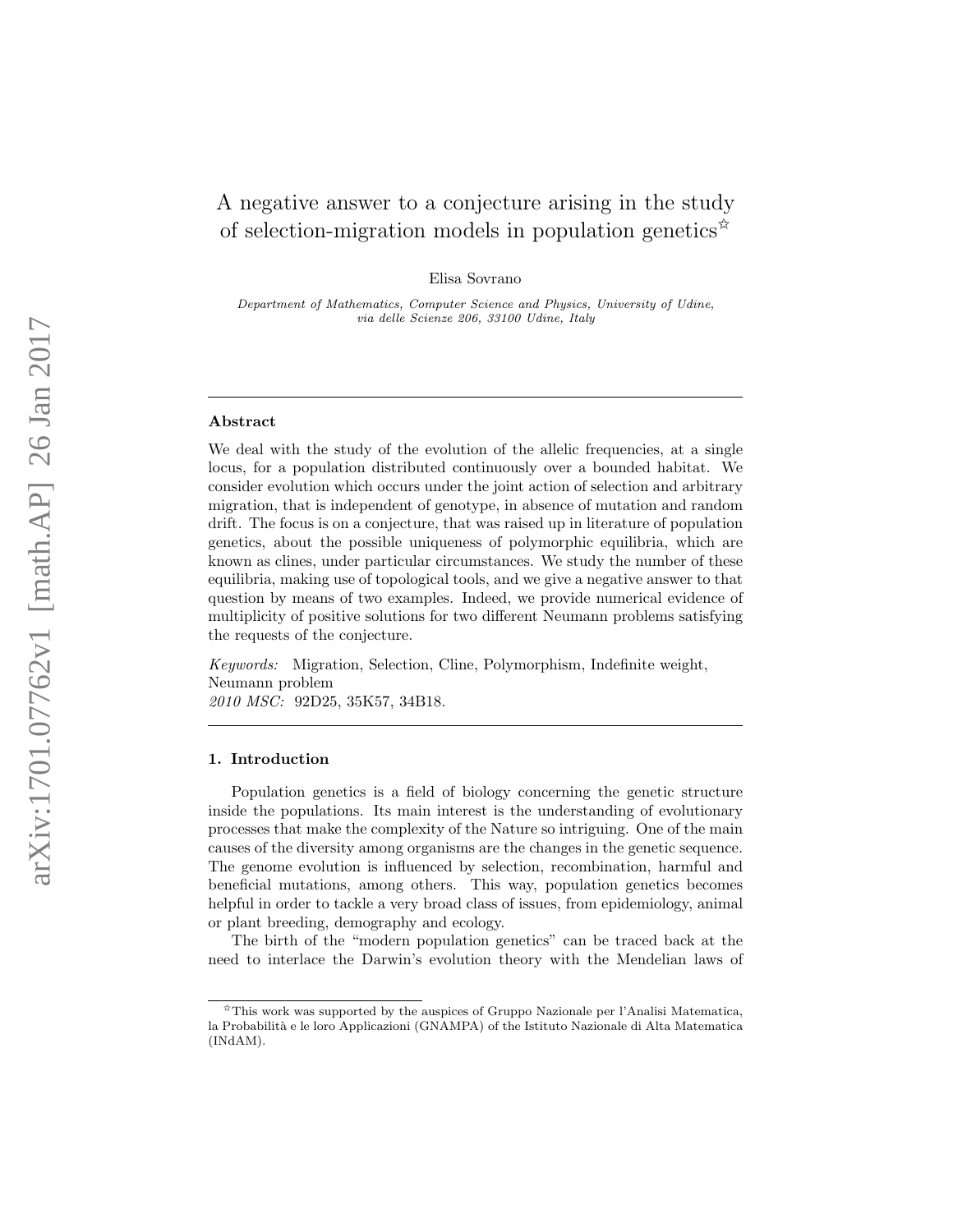inheritance. This has taken place in the 1920s and early 1930s, when Fisher, Haldane and Wright have developed mathematical models in order to analyze how the natural selection, along with other factors, would modify the genetic composition of a population over time. Accordingly, an impressive moment on the history of this field of the genetics is the "Sixth International Congress of Genetics" in Ithaca, where all the three fathers of the genetical theory of evolution have given a presentation of their pioneering works, see [\[31\]](#page-16-0).

Mathematical models of population genetics can be described by relative genotypic frequencies or relative allelic frequencies, that may depend on both space and time. A common assumption is that individuals mate at random in a habitat (which can be bounded or not) with respect to the locus under consideration. Furthermore, the population is usually considered large enough so that frequencies can be treated as deterministic. This way, a probability is associated to the relative frequencies of genotypes/alleles. The dynamics of gene frequencies are the result of some genetic principles along with several environmental influences, such as selection, segregation, migration, mutation, recombination and mating, that lead to different evolutionary processes like adaptation and speciation, see [\[14\]](#page-15-0).

Amongst these influences, by natural selection we mean that some genotypes enjoy a survival or reproduction advantage over other ones. This way, the genotypic and allelic frequencies change in accord to the proportion of progeny to the next generation of the various genotypes which is named fitness. Thinking to model real-life populations, we have to take into account which is unusual that the selection factor acts alone. Since every organism lives in environments that are heterogeneous, another considerable factor is the natural subdivision of the population that mate at random only locally. Thus, migration is often considered as a factor that affects the amount of genetic change. There are two different ways, in order to model the dispersion or the migration of organisms: one is of discrete type and the other one of a continuous nature. If the population size is sufficiently large and the selection is restricted to a single locus with two alleles, then deterministic models continuous in time and space lead to mathematical problems which involve a single nonlinear partial differential equation of reaction-diffusion type.

In this direction, a seminal paper was given by  $[19]$ . In that work, it was studied the frequency of an advantageous gene for a uniformly distributed population in a one-dimensional habitat which spreads through an intensity constant selection term. Accordingly, a mathematical model of a cline was built up as a non-constant stationary solution of the nonlinear diffusion equation in question. The term cline was coined by J. Huxley in [\[30\]](#page-16-1): "Some special term seems desirable to direct attention to variation within groups, and I propose the term cline, meaning a gradation in measurable characters." One of the major causes of cline's occurrence is the migration or the selection which favors an allele in a region of the habitat and, a different one in another region. The steepness of a cline is considered as an indicating character of the level of the geographical variation. Another contribution comes from J.B. Haldane in [\[26\]](#page-16-2), who has studied the cline's stability by considering as a selection term a stepwise function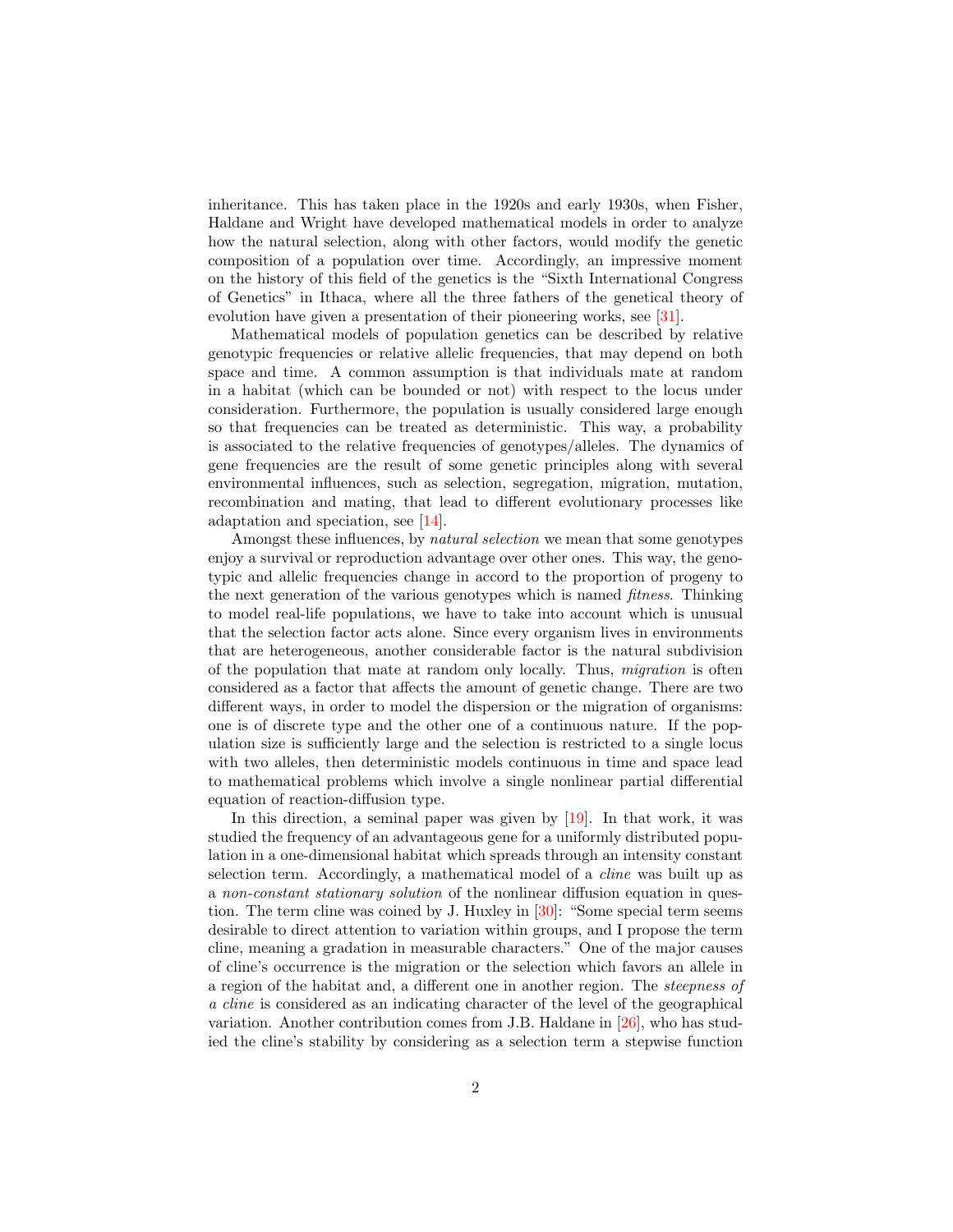which depends on the space and changes its sign.

Some meaningful generalizations of these models have been performed, for example, in [\[20\]](#page-16-3) by introducing a linear spatial dependence in the selection term; in [\[44\]](#page-17-0) by considering a different diffusion term that can model barriers and in [\[35\]](#page-16-4) by taking into account population not necessarily uniformly distributed and terms of migration-selection that depend on both space and time. During the past decade, these mathematical treatments have opened the door to a great amount of works that investigated the existence, uniqueness and stability of clines. Since a complete list of references of further analysis on clines is out of the scope of this work, we limit ourselves to cite some of the earliest contributions in the literature that have inspired the succeeding ones, see for instance [\[15,](#page-15-2) [17,](#page-15-3) [21,](#page-16-5) [36,](#page-17-1) [37,](#page-17-2) [41\]](#page-17-3).

Understanding the processes that act in order to have non-constant genetic polymorphisms (i.e., loci that occur in more than one allelic form) is an important challenge in population genetics. In the present work, we deal with a class of diallelic migration-selection models in continuous space and time introduced by W.H. Fleming in [\[21\]](#page-16-5) and D. Henry in [\[28\]](#page-16-6). We focus on a conjecture stated in [\[32\]](#page-16-7), that, for such a kind of reaction diffusion equations, guess the uniqueness of a cline (instead of the existence of multiple ones). In a one-dimensional setting, we will give a negative answer to that conjecture, by providing two examples with multiplicity of non-constant steady states. This type of treatment is inspired by the result, about multiplicity of positive solutions for indefinite weight problems with Dirichlet boundary conditions, performed in [\[45\]](#page-17-4). Although the problem approach has a topological feature, numerical simulations are given in order to support it.

The plan of the paper is the following. In Section [2,](#page-2-0) we present the class of migration-selection models considered and the state of the art which has lead to the formulation of the conjecture of Lou and Nagylaki, with reference to the genetical and mathematical literature. In Section [3,](#page-6-0) we build up two examples giving a negative answer to this conjecture. In Section [4,](#page-12-0) we conclude with a discussion.

## <span id="page-2-0"></span>2. Migration-selection model: the conjecture of Lou and Nagylaki

To ease understanding the conjecture raised up in [\[32\]](#page-16-7), we introduce some notations. We also provide an overview of the classical migration-selection model, continuous in space and in time, of a population in which the genetic diversity occurs in one locus with two alleles,  $A_1$  and  $A_2$ .

Let us consider a population continuously distributed in a bounded habitat, say  $\Omega$ . In our context, genetic diversity is the result only of the joint action of dispersal within  $\Omega$  and selective advantage for some genotypes, so that, no mutation nor genetic drift will be considered. This way, the gene frequencies, after random mating, are given by the Hardy-Weinberg relation. The genetic structure of the population is measured by the frequencies  $p(x, t)$  and  $q(x, t) :=$  $(1 - p(x, t))$  at time t and location  $x \in \Omega$  of  $A_1$  and  $A_2$ , respectively. Thus, by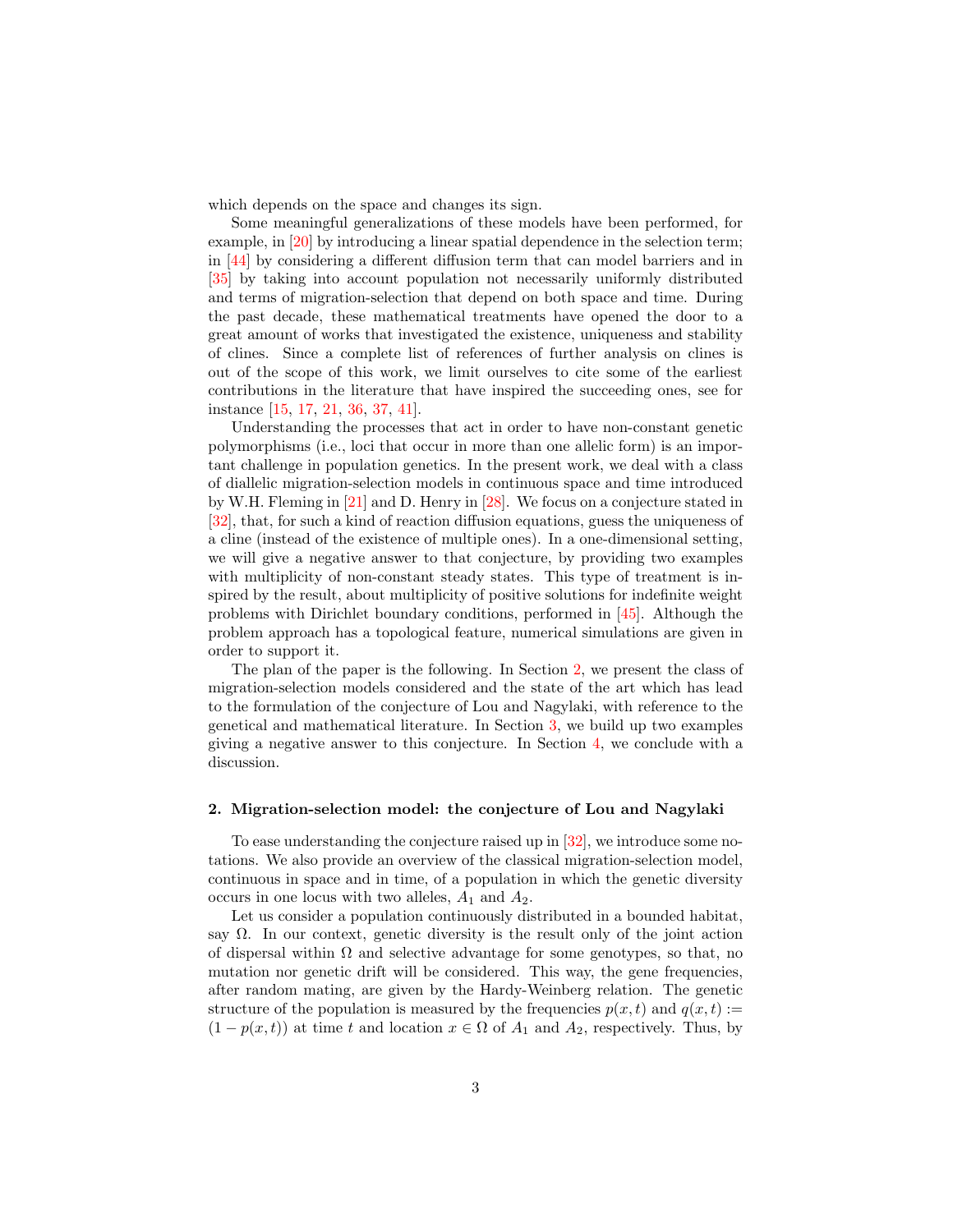the assumptions made, the mathematical formulation of this migration-selection model leads to the following semilinear parabolic PDE:

<span id="page-3-0"></span>
$$
\frac{\partial p}{\partial t} = \Delta p + \lambda w(x) f(p) \quad \text{in } \Omega \times ]0, \infty[,
$$
 (2.1)

where  $\Delta$  denotes the Laplace operator and  $\Omega \subseteq \mathbb{R}^N$  is a bounded open connected set, with  $N \geq 1$ , whose boundary  $\partial \Omega$  is  $C^2$ . The term  $\lambda w(x) f(u)$  models the effect of the natural selection. More in detail, the real parameter  $\lambda > 0$  plays the role of the ratio of the selection intensity and the function  $w \in L^{\infty}(\Omega)$  represents the local selective advantage (if  $w(x) > 0$ ), or disadvantage (if  $w(x) < 0$ ), of the gene at the position  $x \in \Omega$ . Moreover, following [\[21\]](#page-16-5) and [\[28\]](#page-16-6), the nonlinear term we treat is a general function  $f : [0,1] \to \mathbb{R}$  of class  $C^2$  satisfying

$$
(f_*) \t f(0) = f(1) = 0, \t f(s) > 0 \forall s \in ]0,1[ , \t f'(0) > 0 > f'(1).
$$

We also impose that there is no-flux of genes into or out of the habitat  $\Omega$ , namely we assume that

<span id="page-3-1"></span>
$$
\frac{\partial p}{\partial \nu} = 0 \quad \text{ on } \partial \Omega \times ]0, \infty[, \tag{2.2}
$$

where  $\nu$  is the outward unit normal vector on  $\partial\Omega$ . Since  $p(t, x)$  is a frequency, then we are interested only in positive solutions of  $(2.1)$ – $(2.2)$  such that  $0 \le$  $p \leq 1$ .

By the analysis developed in [\[28\]](#page-16-6), we know that, if the conditions in  $(f_*)$ hold and  $0 \le p(\cdot, 0) \le 1$  in  $\Omega$ , then  $0 \le p(x, t) \le 1$  for all  $(x, t) \in \Omega \times ]0, \infty[$  and equation [\(2.1\)](#page-3-0) defines a dynamical system in

$$
X := \{ p \in H^{1}(\Omega) : 0 \le p(x) \le 1, \text{ a.e. in } \Omega \},\
$$

where  $H^1(\Omega)$  is the standard Sobolev space of integrable functions whose first derivative is also square integrable. Moreover, the stability of the solutions is determined by the equilibrium solutions in the space  $X$ . Clearly, a stationary solution of the problem  $(2.1)$ – $(2.2)$  is a function  $p(\cdot)$  satisfying  $0 \le p \le 1$ ,

<span id="page-3-2"></span>
$$
-\Delta p = \lambda w(x)f(p) \quad \text{in } \Omega \tag{2.3}
$$

and the Neumann boundary condition

<span id="page-3-3"></span>
$$
\frac{\partial p}{\partial \nu} = 0 \quad \text{on } \partial \Omega. \tag{2.4}
$$

Notice that  $p \equiv 0$  and  $p \equiv 1$  are constant trivial solutions to problem  $(2.3)$ – $(2.4)$ , that correspond to monomorphic equilibria, namely when, in the population, the allele  $A_2$  or  $A_1$ , respectively, is gone to fixation. So, one is interested in finding non-constant stationary solutions or, in other words, polymorphic equilibria. Indeed, our main interest is the existence of clines for system  $(2.1)–(2.2)$  $(2.1)–(2.2)$  $(2.1)–(2.2)$ .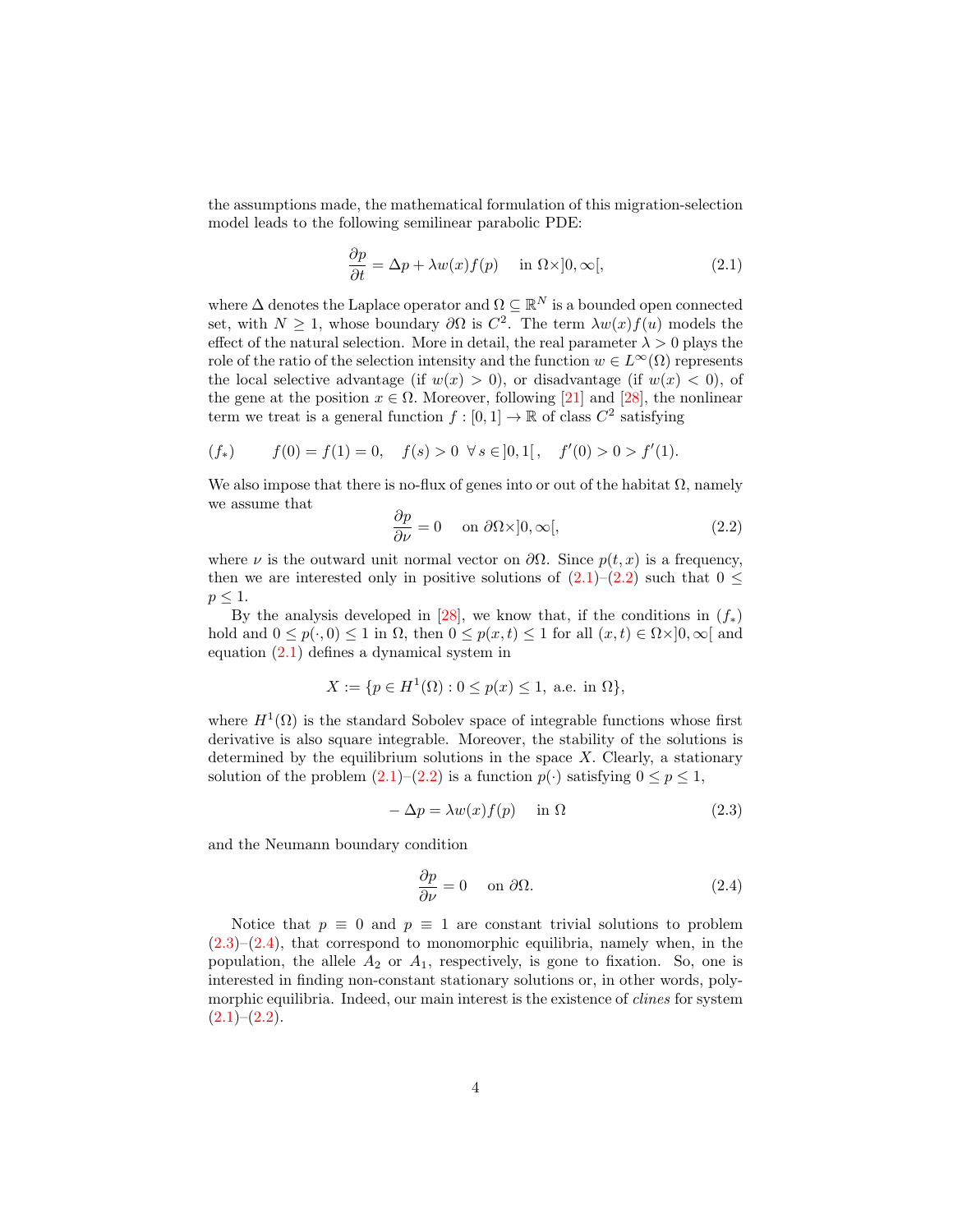The maintenance of genetic diversity is examined by seeking for the existence of polymorphic stationary solutions/clines, that are solutions  $p(\cdot)$  to system

$$
\begin{cases}\n-\Delta p = \lambda w(x)f(p) & \text{in } \Omega, \\
\frac{\partial p}{\partial \nu} = 0 & \text{on } \partial \Omega,\n\end{cases} \tag{1.1}
$$

with  $0 < p(x) < 1$  for all  $x \in \overline{\Omega}$ .

In this respect, the assumption  $f(s) > 0$  for every  $s > 0$  implies that a necessary condition for positive solutions of problem  $(\mathcal{N}_{\lambda})$  is that the function w changes its sign. In fact, by integrating  $(2.3)$  over  $\Omega$ , we obtain

$$
0 = \int_{\Omega} \Delta p + \lambda w(x) f(p) dx = \int_{\partial \Omega} \frac{\partial p}{\partial \nu} dx + \lambda \int_{\Omega} w(x) f(p) dx = \lambda \int_{\Omega} w(x) f(p) dx.
$$

Notice that we can see the function w in  $(\mathcal{N}_\lambda)$  as a weight term which attains both positive and negative values, so that such a kind of system is usually known as problem with indefinite weight.

It is a well-known fact that the existence of positive solutions of  $(\mathscr{N}_{\lambda})$  depends on the sign of

<span id="page-4-1"></span>
$$
\bar{w} := \int_{\Omega} w(x) \, dx. \tag{2.5}
$$

Indeed, for the linear eigenvalue problem  $-\Delta p(x) = \lambda w(x)p(x)$ , under Neumann boundary condition on  $\Omega$ , the following facts hold: if  $\bar{w}$  < 0, then there exists a unique positive eigenvalue having an associated eigenfunction which does not change sign; on the contrary, if  $\bar{w} > 0$  such an eigenvalue does not exist and 0 is the only non-negative eigenvalue for which the corresponding eigenfunction does not vanish, see [\[12,](#page-15-4) Theorem 3.13].

Furthermore, under the additional assumption of concavity for the nonlinearity:

<span id="page-4-0"></span>
$$
f''(s) \le 0, \quad \forall s > 0,\tag{2.6}
$$

it follows that, if  $\bar{w}$  < 0, then there exists  $\lambda_0 > 0$  such that for each  $\lambda > \lambda_0$ problem  $(2.1)$ – $(2.2)$  has at most one nonconstant stationary positive solution (i.e., cline) which is asymptotically stable, see [\[28,](#page-16-6) Theorem 10.1.6].

After these works a great deal of contributions appeared in order to complement these results of existence and uniqueness on population genetics, see for instance  $[3, 11, 13]$  $[3, 11, 13]$  $[3, 11, 13]$  $[3, 11, 13]$ ; or to consider also unbounded habitats as done in  $[18]$ ; or even to treat more general uniformly elliptic operators, as in [\[42,](#page-17-5) [43\]](#page-17-6). Taking into account these works, in [\[32\]](#page-16-7) the migration-selection model with an isotropic dispersion, that is identified with the Laplacian operator, was generalized to an arbitrary migration, which involves a strongly uniformly elliptic differential operator of second order (see also [\[38,](#page-17-7) [39\]](#page-17-8) for the derivation of this model as a continuous approximation of the discrete one).

By modeling single locus diallelic populations, there is an interesting family of nonlinearities which satisfies the conditions in  $(f_*)$  and allows to consider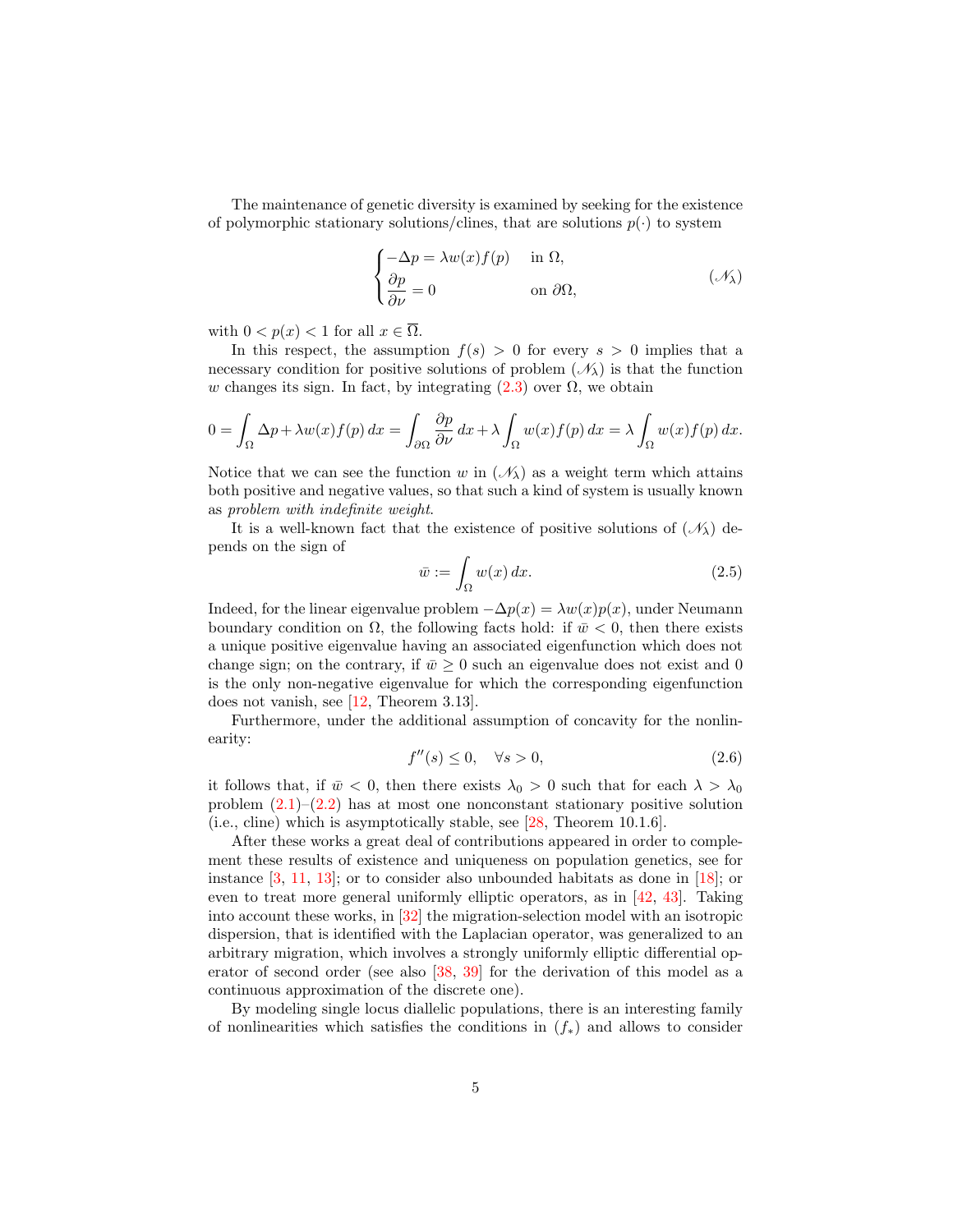different phenotypes of alleles,  $A_1$  and  $A_2$ . This family can be obtained by considering the map  $f_k : \mathbb{R}^+ \to \mathbb{R}^+$  such that

<span id="page-5-0"></span>
$$
f_k(s) := s(1 - s)(1 + k - 2ks),
$$
\n(2.7)

where  $-1 \leq k \leq 1$  represents the degree of dominance of the alleles indepen-dently of the space variable, see [\[35\]](#page-16-4). In this special case, if  $k = 0$  then the model does not present any kind of dominance, instead, if  $k = 1$  or  $k = -1$  then the allelic dominance is relative to  $A_1$ , in the first case, and to  $A_2$  in the second one (the last is also equivalent to said that  $A_1$  is recessive). In view of this, we can make mainly the following two observations.

<span id="page-5-1"></span>**Remark 2.1.** In the case of no dominance, i.e.  $k = 0$ , from [\(2.7\)](#page-5-0) we have  $f_0(s) = s(1-s)$  which is a concave function. Therefore, we can enter in the settings considered by [\[28\]](#page-16-6). So if  $w(x) > 0$  on a set of positive measure in  $\Omega$  and  $\bar{w}$  < 0, then for  $\lambda$  sufficiently large there exists a unique positive non trivial equilibrium of the equation  $\partial p/\partial t = \Delta u + \lambda w(x)p(1-p)$  for every  $(x,t) \in$  $\Omega \times ]0,\infty[$  under the boundary condition [\(2.2\)](#page-3-1).

<span id="page-5-2"></span>**Remark 2.2.** In the case of completely dominance of allele  $A_2$ , i.e.  $k = -1$ , from [\(2.7\)](#page-5-0) we have  $f_{-1}(s) = 2s^2(1-s)$  which is not a concave function. Thanks to the results in [\[34\]](#page-16-8), if  $w(x) > 0$  on a set of positive measure in  $\Omega$  and  $\bar{w} < 0$ , then for  $\lambda$  sufficiently large there exist at least two positive non trivial equilibrium of the equation  $\partial p/\partial t = \Delta p + \lambda w(x) 2p^2(1-p)$  for every  $(x, t) \in \Omega \times ]0, \infty[$  under the boundary condition  $(2.2)$ .

We observe that the map  $s \mapsto f_0(s)/s$  is strictly decreasing with  $f_0(s)$  concave. On the contrary, the map  $s \mapsto f_{-1}(s)/s$  is not strictly decreasing with  $f_{-1}(s)$  not concave. Thus, from Remark [2.1](#page-5-1) and Remark [2.2,](#page-5-2) it arises a natural question which involves the possibility to weaken the concavity assumption  $(2.6)$ further to the monotonicity of the map  $s \mapsto f(s)/s$ , in order to get uniqueness results of nontrivial equilibria for problem  $(2.1)$ – $(2.2)$ .

This is still an open question, firstly appeared in [\[32,](#page-16-7) Conjecture 5.1], known as the "conjecture of Lou and Nagylaki".

Conjecture "Suppose that  $w(x) > 0$  on a set of positive measure in  $\Omega$  and such that  $\bar{w} = \int_{\Omega} w \, dx < 0$ . If the map  $s \mapsto f(s)/s$  is monotone decreasing in [0, 1], then  $(2.1)$ – $(2.2)$  has at most one nontrivial equilibrium  $p(t, x)$  with  $0 < p(0, x) < 1$  for every  $x \in \overline{\Omega}$ , which, if it exists, is globally asymptotically stable." [c.f. [33,](#page-16-9) p. 4364].

The study of existence, uniqueness and multiplicity of positive solutions for nonlinear indefinite weight problems is a very active area of research, starting from the Seventies, and several types of boundary conditions along with a wide variety of nonlinear functions, classified according to growth conditions, were taken into account. Several authors have addressed this topic, see [\[1,](#page-14-1) [2,](#page-14-2) [4,](#page-14-3) [5,](#page-14-4) [10,](#page-15-8) [29\]](#page-16-10), just to recall the first main papers dedicated. Instead, the recent literature about multiplicity results for positive solutions of indefinite weight problems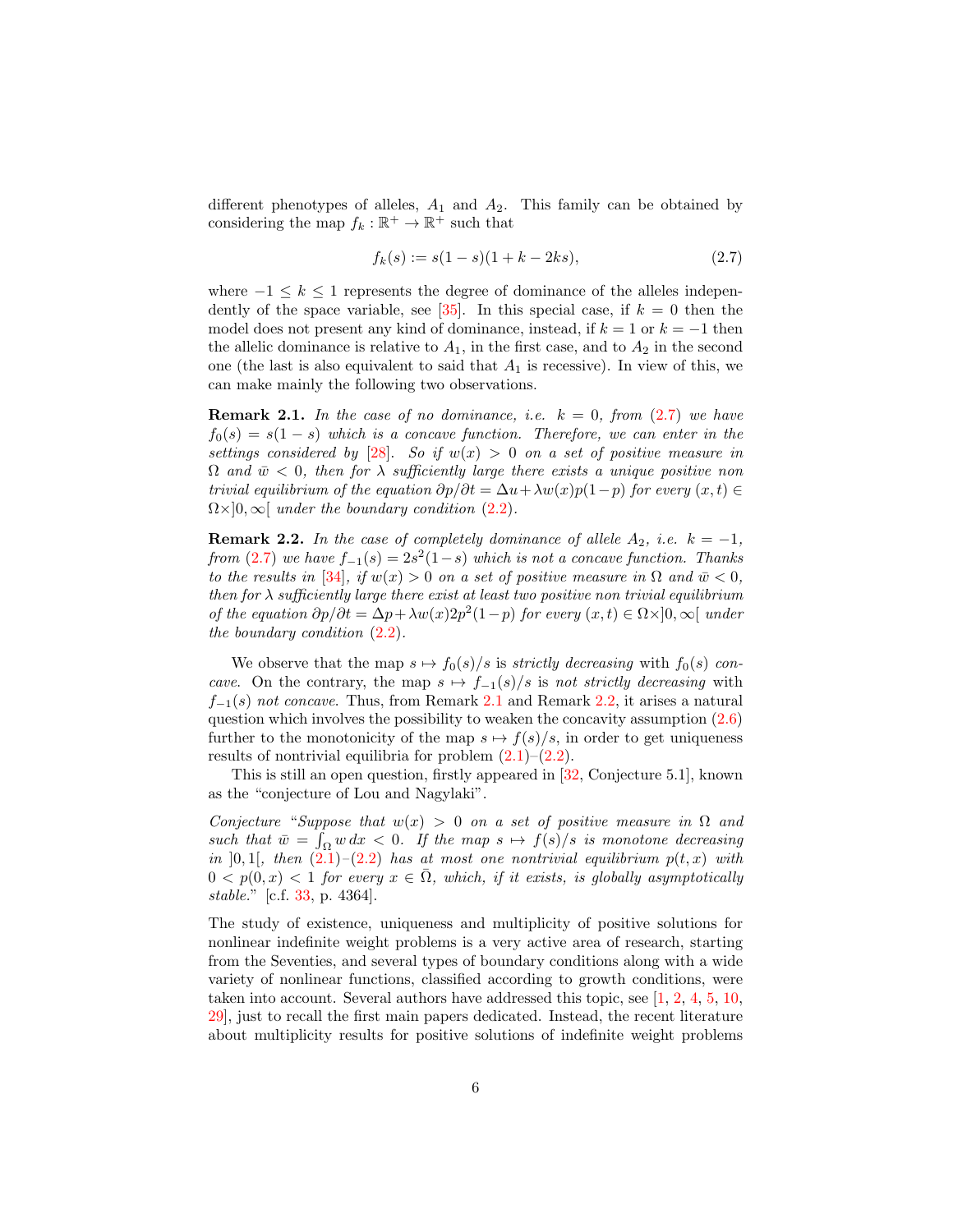with Dirichlet or Neumann boundary conditions is really very rich. In order to cover most of the results achieved with different techniques so far, we give reference of the following bibliography  $[6, 7, 8, 9, 16, 23, 24, 25, 40]$  $[6, 7, 8, 9, 16, 23, 24, 25, 40]$  $[6, 7, 8, 9, 16, 23, 24, 25, 40]$  $[6, 7, 8, 9, 16, 23, 24, 25, 40]$  $[6, 7, 8, 9, 16, 23, 24, 25, 40]$  $[6, 7, 8, 9, 16, 23, 24, 25, 40]$  $[6, 7, 8, 9, 16, 23, 24, 25, 40]$  $[6, 7, 8, 9, 16, 23, 24, 25, 40]$  $[6, 7, 8, 9, 16, 23, 24, 25, 40]$  $[6, 7, 8, 9, 16, 23, 24, 25, 40]$  $[6, 7, 8, 9, 16, 23, 24, 25, 40]$  $[6, 7, 8, 9, 16, 23, 24, 25, 40]$  $[6, 7, 8, 9, 16, 23, 24, 25, 40]$  $[6, 7, 8, 9, 16, 23, 24, 25, 40]$  $[6, 7, 8, 9, 16, 23, 24, 25, 40]$  $[6, 7, 8, 9, 16, 23, 24, 25, 40]$ .

Nevertheless, as far as we known, there is no answer about the conjecture of Lou and Nagylaki. It is interesting to notice that the study of the concavity of  $f(s)$  versus the monotonicity of  $f(s)/s$  has significance also in the investigation on the uniqueness of positive solutions for a particular class of indefinite weight problems with Dirichlet boundary conditions. More in detail, these problems involve positive nonlinearities which have linear growth at zero and sublinear growth at infinity, namely

$$
\begin{cases}\n-\Delta p = \lambda w(x)g(p) & \text{in } \Omega, \\
p = 0 & \text{on } \partial\Omega,\n\end{cases} (D\mathcal{D})
$$

where  $g : \mathbb{R}^+ \to \mathbb{R}^+$  is a continuous function satisfying

$$
(g_*) \t g(0) = 0, \t g(s) > 0 \t \forall s > 0, \t \lim_{s \to 0^+} \frac{g(s)}{s} > 0, \t \lim_{s \to +\infty} \frac{g(s)}{s} = 0.
$$

The state of the art on this topic refers mainly on two papers. From the results achieved in [\[10\]](#page-15-8), it follows that, if  $(g_*)$  holds and, moreover, the map  $s \to g(s)/s$  is strictly decreasing, then there exist at most one positive solution of  $(\mathscr{D}_\lambda)$  only if the weight function  $w(x) > 0$  for a.e.  $x \in \Omega$ . On the other hand, from [\[11\]](#page-15-5), if the conditions in  $(g_*)$  are satisfied for a smooth concave nonlinear term g and the weight  $w$  is a smooth and changing sign function, then there exists at most one positive solutions of  $(\mathscr{D}_{\lambda})$ . Therefore, if the weight function is positive, then the hypothesis of Brezis-Oswald, concerning the monotonicity of  $g(s)/s$ , is more general than the requirement of Brown-Hess about the concavity of  $g(s)$ .

At this point one could query whether something similar to the conjecture of Lou and Nagylaki happens also for this family of Dirichlet problems. This was done in [\[45,](#page-17-4) ch. 5], where it was shown that the monotonicity of the map  $s \mapsto q(s)/s$  is not enough to guarantee the uniqueness of positive solutions for problems as in  $(\mathscr{D}_{\lambda})$  with an indefinite weight. Through numerical evidence, more than one positive solution has been detected for an exemplary two-point boundary value problem  $(\mathscr{D}_{\lambda})$ .

#### <span id="page-6-0"></span>3. Multiplicity of clines: the conjecture has negative answer

In this section we look at the framework of the conjecture of Lou and Nagylaki. So, from now on we tacitly consider a nonlinear function  $f : [0, 1] \to \mathbb{R}$  of class  $C^2$  which is *not concave*, satisfies  $(f_*)$  and is such that the map  $s \mapsto f(s)/s$ is strictly decreasing.

We concentrate on the one-dimensional case  $N = 1$  and we take as a habitat an open interval  $\Omega := |\omega_1, \omega_2|$  with  $\omega_1, \omega_2 \in \mathbb{R}$  such that  $\omega_1 < 0 < \omega_2$ . This type of habitats, confined to one-dimensional spaces, have an intrinsic interest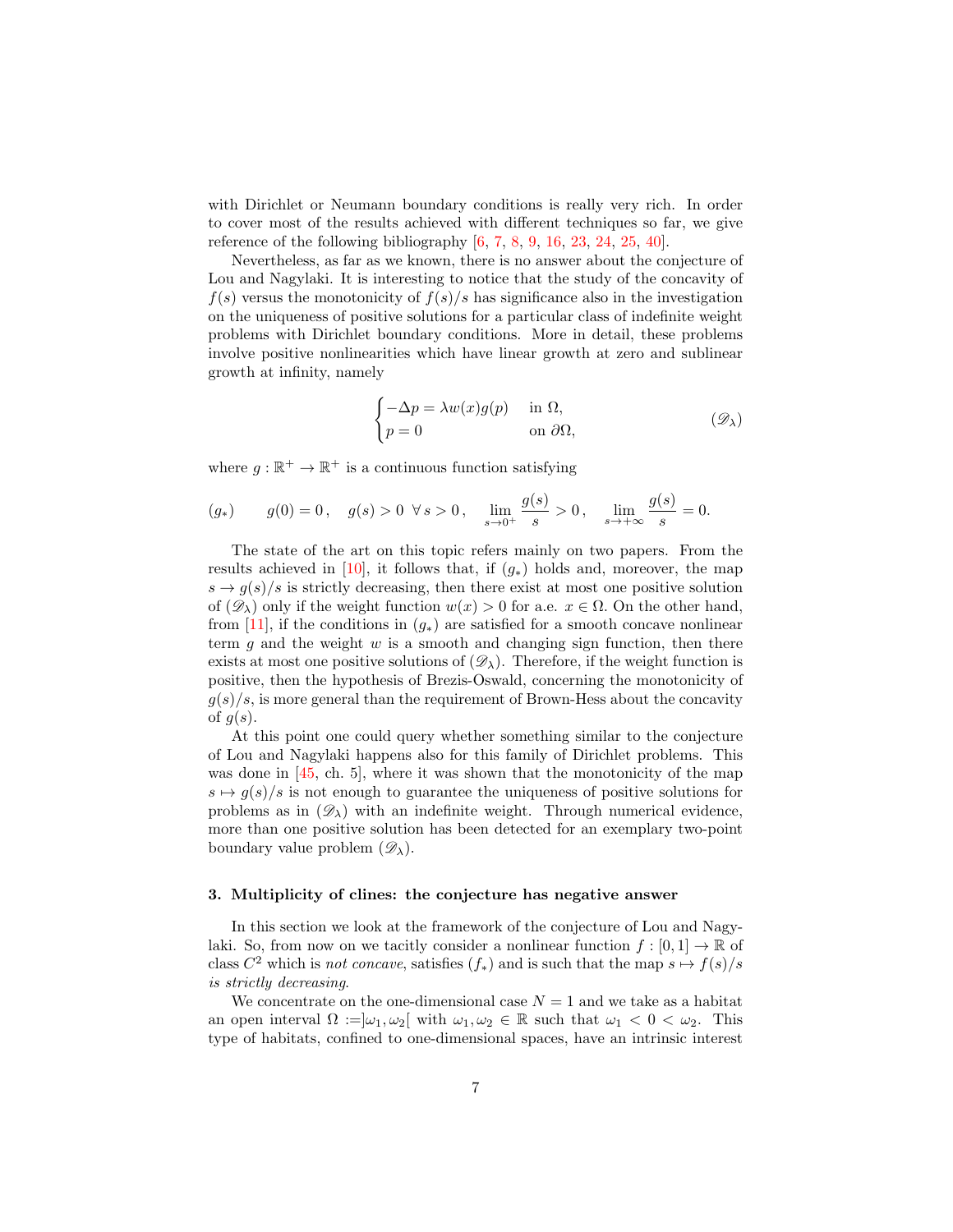in modeling phenomena which occur, for example, in neighborhoods of rivers, sea shores or hills, see  $[37]$  $[37]$ . As in  $[35, 37]$ , we assume that the weight term  $w$  is step-wise. Hence, let us consider the following class of indefinite weight functions

<span id="page-7-3"></span>
$$
w(x) := \begin{cases} -\alpha & x \in [\omega_1, 0[, \\ 1 & x \in ]0, \omega_2], \end{cases}
$$
 (3.1)

such that

$$
\bar{w} = -\omega_1 \alpha + \omega_2 < 0,
$$

with  $\bar{w}$  defined as in [\(2.5\)](#page-4-1). In these settings, the indefinite Neumann problem  $(\mathcal{N}_{\lambda})$  reads as follows

<span id="page-7-0"></span>
$$
\begin{cases} p'' + \lambda w(x)f(p) = 0, \\ p'(\omega_1) = 0 = p'(\omega_2), \end{cases}
$$
\n(3.2)

with  $0 < p(x) < 1$  for all  $x \in [\omega_1, \omega_2]$ .

Inspired by the results in [\[45,](#page-17-4) ch. 5], we will consider two particular functions f in order to provide a negative reply to the conjecture under examination. In both cases, we are going to use a topological argument, that is called shooting method, and, with the aid of some numerical computations, we give evidence of multiplicity of positive solutions for the corresponding problems in [\(3.2\)](#page-7-0). The shooting method relies on the study of the deformation of planar continua under the action of the vector field associated to the second order scalar differential equation in  $(3.2)$ , whose formulation, in the phase-plane  $(u, v)$ , is equivalent to the first order planar system

<span id="page-7-1"></span>
$$
\begin{cases} u' = v, \\ v' = -\lambda w(x)f(u). \end{cases}
$$
 (3.3)

Solutions  $p(\cdot)$  of problem [\(3.2\)](#page-7-0) we are looking for are also solutions  $(u(\cdot), v(\cdot))$ of system [\(3.3\)](#page-7-1), such that  $v(\omega_1) = 0 = v(\omega_2)$ .

We set the interval [0, 1] contained in the  $u$ –axis as follows

$$
\mathcal{L}_{\{v=0\}} := \{(u,v) \in \mathbb{R}^2 : 0 \le u \le 1, v = 0\}.
$$

This way, as a real parameter  $r$  ranges between 0 and 1, we are interested in the solution,  $(u(\cdot;\omega_1,(r,0)), v(\cdot;\omega_1,(r,0)))$ , of the Cauchy problem with initial conditions

<span id="page-7-2"></span>
$$
\begin{cases}\n u(\omega_1) = r, \\
 v(\omega_1) = 0,\n\end{cases} \n\tag{3.4}
$$

such that  $(u(\omega_2; \omega_1, (r, 0)), v(\omega_2; \omega_1, (r, 0))) \in \mathcal{L}_{\{v=0\}}$ . Hence, let us consider the planar continuum Γ obtained by shooting  $\mathcal{L}_{\{v=0\}}$  forward from  $\omega_1$  to  $\omega_2$ , namely

$$
\Gamma := \{ (u(\omega_2; r), v(\omega_2; r)) \in \mathbb{R}^2 : r \in [0, 1] \}.
$$

We define the set of the intersection points between this continuum and the segment [0, 1] contained in the  $u$ −axis, as

$$
\mathcal{S}:=\Gamma\cap\mathcal{L}_{\{v=0\}}.
$$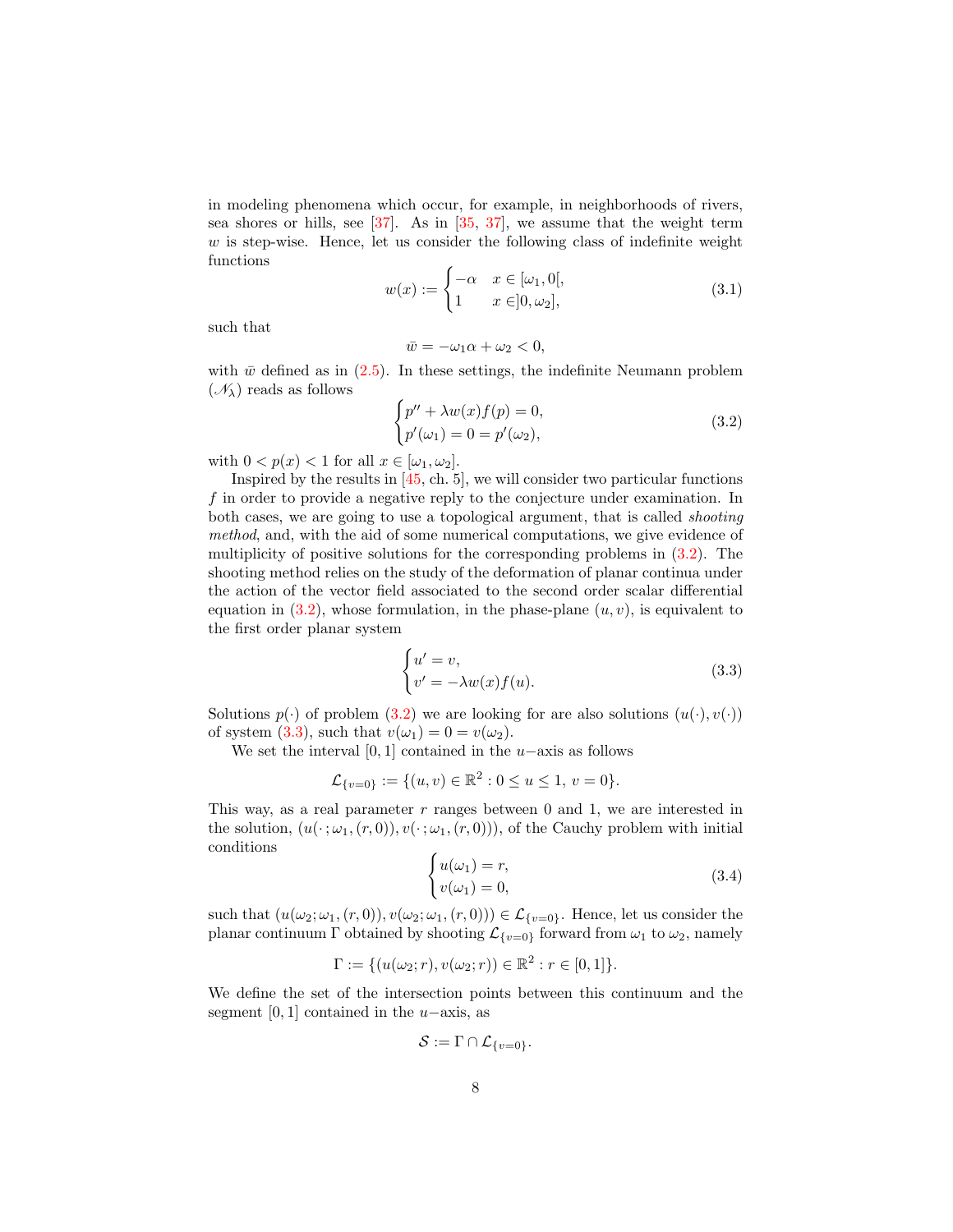Then, there exists an injection form the set of the solutions  $p(\cdot)$  of  $(3.2)$  such that  $0 < p(x) < 1$  for all  $x \in [\omega_1, \omega_2]$  and the set  $S \setminus (\{(0,0)\} \cup \{(1,0)\})$ .

More formally, we denote by  $\zeta(\cdot;\omega_0,z_0)=(u(\cdot;\omega_0,z_0),v(\cdot;\omega_0,z_0))$  the so-lution of [\(3.3\)](#page-7-1) with  $\omega_0 \in [\omega_1, \omega_2]$  and initial condition  $\zeta(\omega_0; \omega_0, z_0) = z_0 =$  $(u_0, v_0) \in \mathbb{R}^2$ . The uniqueness of the solutions for the associated initial value problems guarantee that the Poincaré map associated to system  $(3.3)$  is well defined. Recall that, for any  $\tau_1, \tau_2 \in [\omega_1, \omega_2]$ , the Poincaré map for system [\(3.3\)](#page-7-1), denoted by  $\Phi_{\tau_1}^{\tau_2}$ , is the planar map which at any point  $z_0 = (u_0, v_0) \in \mathbb{R}^2$ associates the point  $(u(\tau_2), v(\tau_2))$  where  $(u(\cdot), v(\cdot))$  is the solution of  $(3.3)$  with  $(u(\tau_1), v(\tau_1)) = z_0$ . Notice that  $\Phi_{\tau_1}^{\tau_2}$  is a global diffeomorphism of the plane onto itself.

Under these notations, the recipe of the shooting method is the following. A solution  $p(\cdot)$  of [\(3.2\)](#page-7-0) such that  $0 < p(x) < 1$  for all  $x \in [\omega_1, \omega_2]$  is identified by a point  $(c, 0) \in \mathcal{L}_{\{v=0\}}$  whose image through the action of the Poincaré map, say  $C := \Phi_{\omega_1}^{\omega_2}((c, 0)) \in \Gamma$ , belongs to  $\mathcal{L}_{\{v=0\}}$ . This way, the solution  $p(\cdot)$  of the Neumann problem with  $p(\omega_1) = c$  is found looking at the first component of the map

$$
x \mapsto \Phi_{\omega_1}^x((c,0)) = (u(x), v(x)),
$$

since, by construction,  $p'(\omega_1) = v(\omega_1) = 0$  and  $p'(\omega_2) = v(\omega_2) = 0$ . This means that the set  $S$  is made by points such that, each of them determines univocally an initial condition, of the form  $(3.4)$ , for which the solution  $(u(\cdot), v(\cdot))$  of the Cauchy problem associated to [\(3.3\)](#page-7-1) verifies  $v(\omega_1) = 0 = v(\omega_2)$ .

The study of the uniqueness of the clines is based on the study, in the phase plane  $(u, v)$ , of the qualitative properties of the shape of the continuum Γ which is the image of  $\mathcal{L}_{\{v=0\}}$  under the action of the Poincaré map  $\Phi_{\omega_1}^{\omega_2}$ . More in detail, we are interested in find real values  $c \in ]0,1[$  such that

$$
\Phi_{\omega_1}^{\omega_2}((c,0))\in\Phi_{\omega_1}^{\omega_2}\left(\mathcal{L}_{\{v=0\}}\right)\cap\mathcal{L}_{\{v=0\}}.
$$

Indeed, our aim is looking for values  $c \in ]0,1[$  such that the point  $C = \Phi_{\omega_1}^{\omega_2}((c, 0))$ belongs to  $S$ .

So, let us show now that there exist Neumann problems as in [\(3.3\)](#page-7-1) that admit more than one positive solution. Namely, there exist more than one polymorphic stationary solution for the equation:

<span id="page-8-0"></span>
$$
\frac{\partial p}{\partial t} = p'' + \lambda w(x) f(p). \tag{3.5}
$$

Roughly speaking, if  $\Gamma$  crosses the u–axis more than one time, out of the points  $(0, 0)$  and  $(1, 0)$ , then  $\#(\mathcal{S} \setminus (\{(0, 0)\} \cup \{(1, 0)\})) > 1$  and so, we expect a result of non-uniqueness of clines for equation [\(3.5\)](#page-8-0).

## 3.1. First example

Taking into account the definition of the functions in  $(2.7)$ , given a real parameter  $h > 0$ , let us consider the family of maps  $\hat{f}_h : [0, 1] \to \mathbb{R}$  of class  $C^2$ such that

$$
\hat{f}_h(s) := s(1-s)(1-hs+hs^2).
$$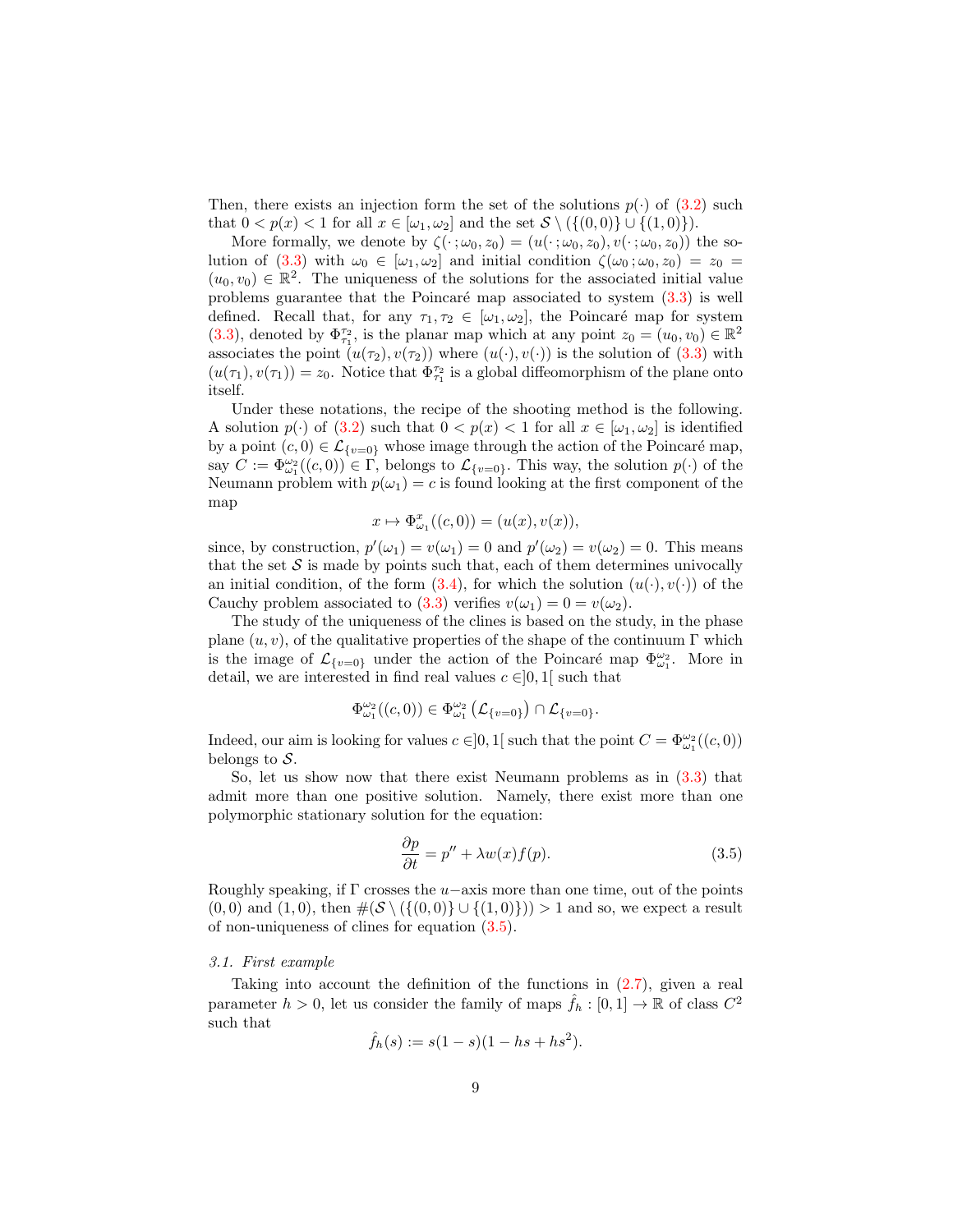By definition  $\hat{f}(0) = 0 = \hat{f}(1)$ . Moreover, to have  $s \mapsto \hat{f}_h(s)/s$  monotone decreasing in [0, 1] it is sufficient to assume  $0 < h \leq 3$ . If the parameter h ranges in [0, 3], then it is straightforward to check that  $\hat{f}_h$  is not concave and  $\hat{f}_h(s) > 0$ for every  $s \in ]0,1[$ .

Let us fix  $h = 3$ . Then, in this case, all the conditions in  $(f_*)$  are verified and  $\hat{f}_3(s) = s(1-s)(1-3s+3s^2)$ . As a consequence, we point out the following result of multiplicity.

<span id="page-9-0"></span>**Proposition 3.1.** Let  $f : [0,1] \to \mathbb{R}$  be such that

<span id="page-9-2"></span>
$$
f(s) := s(1 - s)(1 - 3s + 3s^2). \tag{3.6}
$$

Assume  $w : [\omega_1, \omega_2] \to \mathbb{R}$  be defined as in [\(3.1\)](#page-7-3) with  $\alpha = 1, \omega_1 = -0.21$  and  $\omega_2 = 0.2$ . Then, for  $\lambda = 45$  the problem [\(3.2\)](#page-7-0) has at least 3 solutions such that  $0 < p(x) < 1$  for all  $x \in [\omega_1, \omega_2]$ .

Notice that  $\bar{w} = -0.01 < 0$ , so we are in the hypotheses of the conjecture. Now we follow the scheme of the shooting method, in order to detect three polymorphic stationary solutions for the equation [\(3.5\)](#page-8-0). This approach, with the help of numerical estimates, will enable us to prove Proposition [3.1.](#page-9-0)

<span id="page-9-1"></span>

Figure 1: In the phase-plane  $(u, v)$ : intersection points between  $\mathcal{L}_{\{v=0\}}$  and  $\Gamma = \Phi_{\omega_1}^{\omega_2}(\mathcal{L}_{\{v=0\}});$  solutions of the Cauchy problem with initial conditions given by  $(u(\omega_1), v(\omega_1)) = (r_i, 0)$  and numerical approximation of the values  $R_i =$  $(u(\omega_2;\omega_1,(r_i,0)), v(\omega_2;\omega_1,(r_i,0)))$  with  $i=1,\ldots,4$ . The problem's setting  $p'' +$  $\lambda w(x) f(p) = 0$  is defined as in Proposition [3.1.](#page-9-0)

In the phase-plane  $(u, v)$ , Figure [1](#page-9-1) shows the existence of at least four points  $(r_i, 0) \in \mathcal{L}_{\{v=0\}}$  with  $i = 1, ..., 4$  such that, by defining their images through the Poincaré map  $\Phi_{\omega_1}^{\omega_2}$  as  $R_i := (R_i^u, R_i^v) = \Phi_{\omega_1}^{\omega_2}((r_i, 0)) \in \Gamma$  for every  $i \in$  $\{1, \ldots, 4\}$ , the following conditions

$$
R_i^v < 0
$$
 for  $i = 1, 3$ ,  $R_i^v > 0$  for  $i = 2, 4$ ,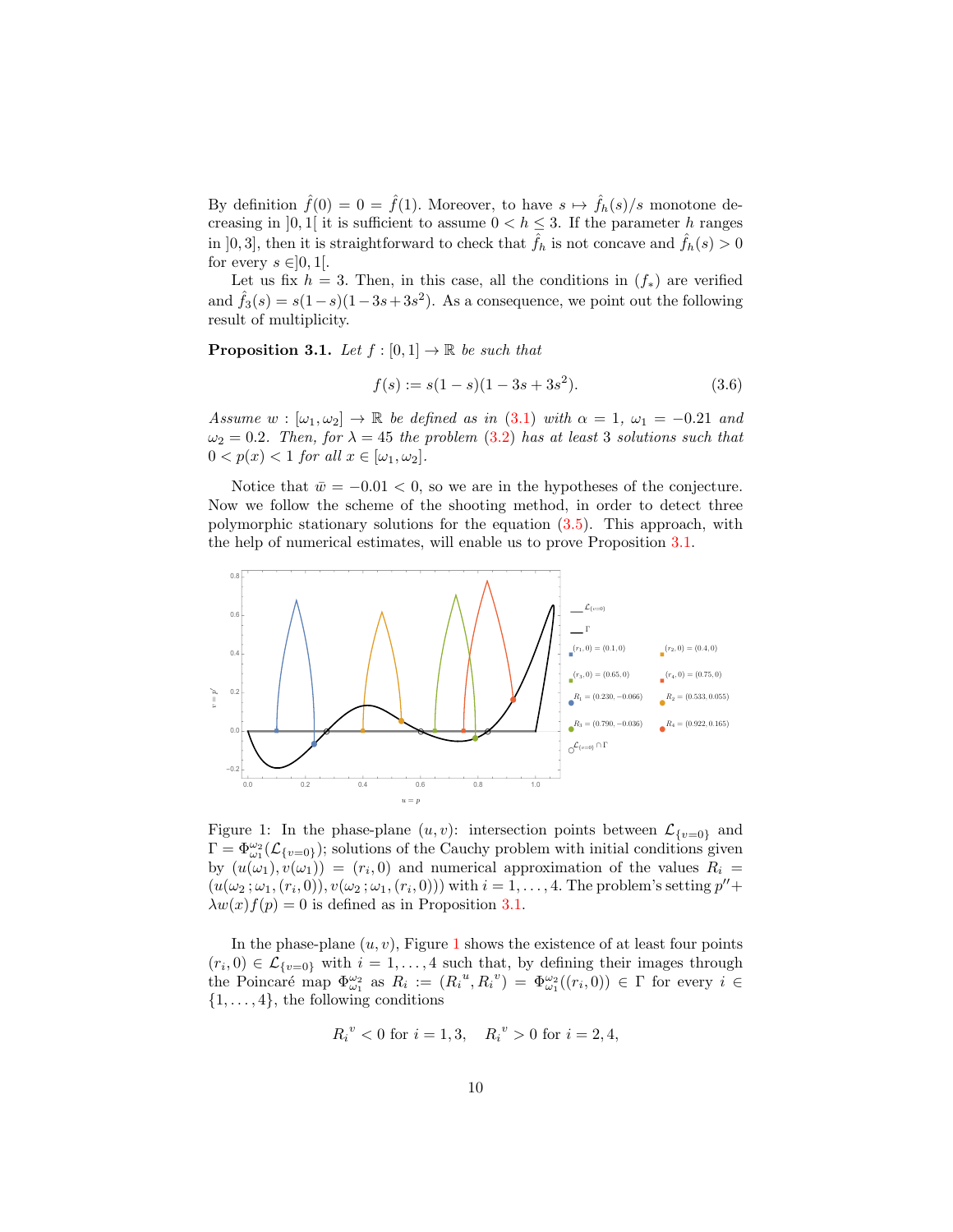are satisfied. This is done, for example, with the choice of the values  $r_1 = 0.1$ ,  $r_2 = 0.4$ ,  $r_3 = 0.65$  and  $r_4 = 0.75$ . The solutions of the Cauchy problems asso-ciated to system [\(3.3\)](#page-7-1), with initial conditions  $(r_i, 0)$  for  $i = 1, ..., 4$ , assume at  $x = \omega_2$  the values  $R_1 = (0.230, -0.066), R_2 = (0.922, 0.165), R_3 = (0.790, 0.036)$ and  $R_4 = (0.533, 0.055)$ , truncated at the third significant digit. Therefore, we have  $R_1^{\nu} < 0 < R_2^{\nu}, R_2^{\nu} > 0 > R_3^{\nu}$  and  $R_3^{\nu} < 0 < R_4^{\nu}$ . Then, by a continuity argument (that means an application of the Mean Value Theorem), there exist at least three real values  $c_1, c_2$  and  $c_3$  such that

<span id="page-10-0"></span>
$$
r_j < c_j < r_{j+1} \quad \text{and} \quad C_j := \Phi_{\omega_1}^{\omega_2}((c_j, 0)) \in \mathcal{S} \setminus (\{(0, 0)\} \cup \{(1, 0)\}), \tag{3.7}
$$

for every  $j \in \{1, \ldots, i-1\}$ . So, let us see how to find such values.

<span id="page-10-1"></span>

Figure 2: In the phase-plane  $(u, v)$ : solutions of the Cauchy problem associated to system [\(3.3\)](#page-7-1) with initial conditions given by  $(u(\omega_1), v(\omega_1)) = (c_j, 0)$  with  $j =$ 1, 2, 3. The problem's setting  $p'' + \lambda w(x)f(p) = 0$  is defined as in Proposition [3.1.](#page-9-0)

The curve  $\Gamma$  is the result of the integration of several system of differential equation [\(3.3\)](#page-7-1), with initial conditions taken within a uniform discretization of the interval [0, 1], followed by the interpolation of the approximated values of each solution  $\zeta(x;\omega_0,z_0)$  at  $x=\omega_2$ . Hence, Γ represents the approximation of the image of the interval [0,1] under the action of the Poincaré map  $\Phi^{\omega_2}_{\omega_1}$ .

As the Figure [1](#page-9-1) suggests, the projection of  $\Gamma$  on its first component is not necessarily contained in the interval [0, 1], which includes the only values of biological pertinence. Nonetheless, this does not avoid the existence of solutions  $p(\cdot)$  of the problem [\(3.2\)](#page-7-0) such that  $0 < p(x) < 1$  for all  $x \in [\omega_1, \omega_2]$ . This way, by means of a fine discretization of  $\mathcal{L}_{\{v=0\}}$ , we have found the approximate values of the intersection points  $C_j \in \Gamma \cap \mathcal{L}_{\{v=0\}}$ , with  $j = 1, 2, 3$ . In this case they are:  $C_1 = (0.273, 0), C_2 = (0.601, 0)$  and  $C_3 = (0.833, 0),$  truncated at the third significant digit (see Figure [1\)](#page-9-1). The intersection points between  $\mathcal{L}_{\{v=0\}}$ and its image  $\Gamma$  through the Poincaré map  $\Phi_{\omega_1}^{\omega_2}$ , namely  $C_j$  with  $j = 1, 2, 3$ , are in agreement with the previous predictions.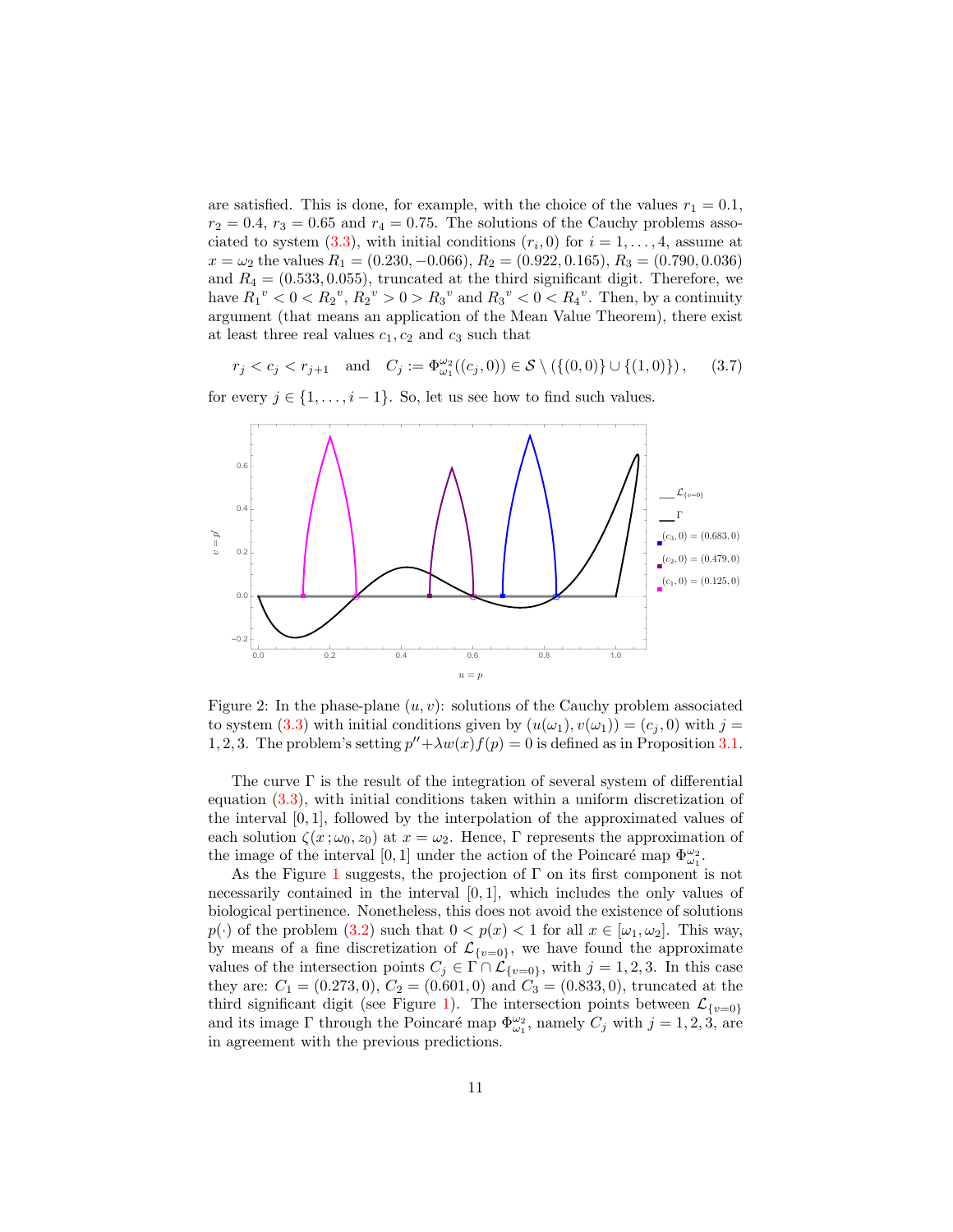At last, we computed the values  $c_1 = 0.125$ ,  $c_2 = 0.479$  and  $c_3 = 0.683$ , which verify the required conditions [\(3.7\)](#page-10-0). For  $j = 1, 2, 3$  $j = 1, 2, 3$  $j = 1, 2, 3$ , in Figure 2 are represented the trajectories of the solutions of the initial value problem

<span id="page-11-1"></span>
$$
\begin{cases}\np'' + \lambda w(x)f(p) = 0, \\
p(\omega_1) = c_j, \\
p'(\omega_1) = 0,\n\end{cases}
$$
\n(3.8)

that, by construction, satisfy  $p'(\omega_2) = 0$ . We observe also that the values of each solution  $p(\cdot)$  of the three different initial value problems ranges in [0, 1] as desired.

Once found the values  $c_j$  with  $j = 1, 2, 3$ , a numerically result of multiplicity of clines is achieved. Indeed, in Figure [3,](#page-11-0) we display the approximation of the three nontrivial stationary solution  $p(\cdot)$  of equation [\(3.5\)](#page-8-0) that are identified by the points  $C_j \in (\mathcal{S} \setminus (\{(0,0)\} \cup \{(1,0)\}))$ , with  $j = 1, 2, 3$ .

<span id="page-11-0"></span>

Figure 3: Polymorphic stationary solutions (clines) and trivial stationary solutions ( $u \equiv 0$  and  $u \equiv 1$ ) for equation [\(3.5\)](#page-8-0), found as positive solutions of the Neumann problem  $p'' + \lambda w(x)f(p) = 0$  satisfying the framework of Proposition [3.1.](#page-9-0)

#### 3.2. Second example

We refer now to the application given in  $[45, ch. 5]$  and we adapt it to our purposes. So we consider, the nonlinear term  $\tilde{f} : \mathbb{R}^+ \to \mathbb{R}^+$  defined by

$$
\tilde{f}(s) := \left(10se^{-25s^2} + \frac{s}{|s|+1}\right).
$$

It is straightforward to check that  $\tilde{f}$  is not concave and the map  $s \to \tilde{f}(s)/s$ is strictly decreasing. Moreover,  $\tilde{f}(0) = 0$  and  $\tilde{f}(s) > 0$  for every  $s > 0$ , but  $\tilde{f}$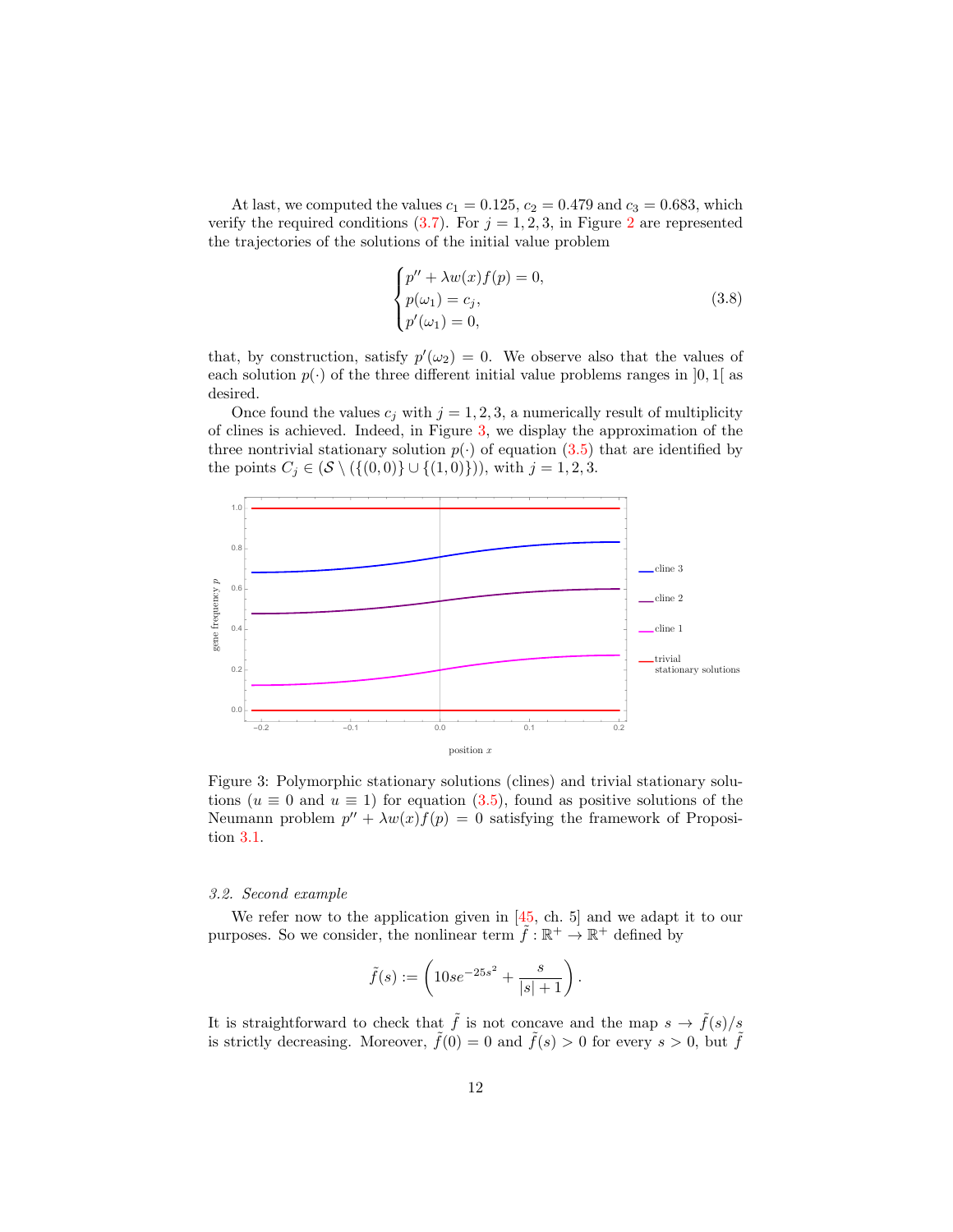does not take value zero in  $s = 1$ , since  $\tilde{f}(1) = 10e^{-25} + 1 \neq 0$ . To satisfy all the conditions in  $(f_*)$ , it is sufficient to multiply  $\tilde{f}$  by the term  $\arctan(m(1-x))$ with  $m > 0$ . This way, the following result holds.

<span id="page-12-1"></span>**Proposition 3.2.** Let  $f : [0, 1] \rightarrow \mathbb{R}$  be such that

<span id="page-12-2"></span>
$$
f(s) := \left(10se^{-25s^2} + \frac{s}{|s|+1}\right) \arctan(10-10s). \tag{3.9}
$$

Assume  $w : [\omega_1, \omega_2] \to \mathbb{R}$  be defined as in [\(3.1\)](#page-7-3) with  $\alpha = 2.4$ ,  $\omega_1 = -0.255$  and  $\omega_2 = 0.6$ . Then, for  $\lambda = 3$  the problem [\(3.2\)](#page-7-0) has at least 3 solutions such that  $0 < p(x) < 1$  for all  $x \in [\omega_1, \omega_2]$ .

Notice that, under the assumptions of Proposition [3.2,](#page-12-1) the hypotheses of the conjecture are now all satisfied since  $\bar{w} = -0.012 < 0$ . To prove the existence of at least three clines for the equation  $(3.5)$ , we exploit again the shooting method.

So, our main interest is in finding real values  $r_i \in ]0,1[$  with  $i \in \mathbb{N}$  such that, given  $R_i := (R_i^u, R_i^v) = \Phi_{\omega_1}^{\omega_2}((r_i, 0)),$  it follows

$$
R_i^{\ v} < 0 \text{ for } i = 2\ell + 1, \quad R_i^{\ v} > 0 \text{ for } i = 2\ell, \text{ with } \ell \in \mathbb{N}.
$$

In this case, the features of the nonlinear term along with the joint action of the indefinite weight give rise to an involved deformation of the segment  $\mathcal{L}_{\{v=0\}}$ . Nevertheless, looking at Figure [4,](#page-13-0) we can see that there exist more than one intersection point between the continuum  $\Gamma$  and the u−axis such that their abscissa is contained in the interval open ]0, 1[.

This way, the previous observation suggests us the following analysis. By choosing the values  $r_1 = 0.01$ ,  $r_2 = 0.1$ ,  $r_3 = 0.45$  and  $r_4 = 0.9$  we compute the points  $R_i$  for  $i = 1, \ldots, 4$ . All the results achieved are truncated at the third significant digit and so we obtain  $R_1^{\nu} = -0.639 < 0, R_2^{\nu} = 2.160 > 0,$  $R_3^{\nu} < -0.036$  and  $R_4^{\nu} = 1.392 > 0$ . The numerical details are thus represented in Figure [4.](#page-13-0)

At this point, an application of the Intermediate Value Theorem guarantees the existence of at least three initial conditions  $(c_i, 0)$  with  $j = 1, 2, 3$ , such that each respective solution of the initial value problem  $(3.8)$  is also a positive solution of the Neumann problem  $(3.3)$  we are looking for. Indeed, the values  $c_1 = 0.436, c_2 = 0.776$  and  $c_3 = 0.854$  satisfy the conditions in  $(3.7)$ . Finally, we display the approximation of the three nontrivial stationary solution  $p(\cdot)$  of equation [\(3.5\)](#page-8-0) in Figure [5.](#page-14-5)

#### <span id="page-12-0"></span>4. Discussion

When the selection gradient is described by a piecewise constant coefficient, we have studied the conjecture proposed in [\[32\]](#page-16-7) within a finite and onedimensional environment.

Summing up: we have found multiplicity of positive solutions for two different indefinite Neumann problems defined as in [\(3.2\)](#page-7-0) where the nonlinear term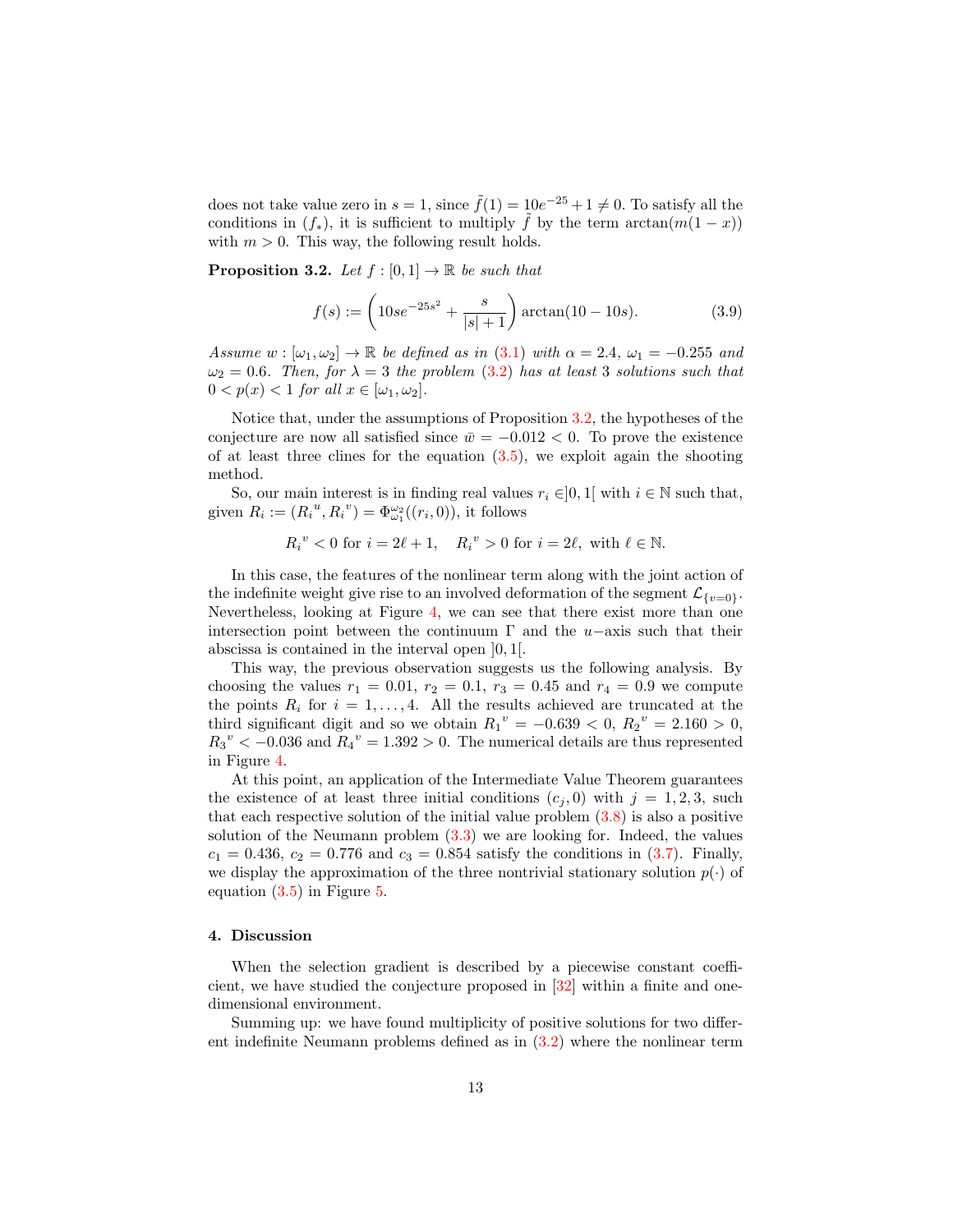<span id="page-13-0"></span>

Figure 4: In the phase-plane  $(u, v)$ : intersection points between  $\mathcal{L}_{\{v=0\}}$  and  $\Gamma = \Phi_{\omega_1}^{\omega_2}(\mathcal{L}_{\{v=0\}});$  solutions of the Cauchy problem with initial conditions given by  $(u(\omega_1), v(\omega_1)) = (r_i, 0)$  and numerical approximation of the values  $R_i =$  $(u(\omega_2;\omega_1,(r_i,0)), v(\omega_2;\omega_1,(r_i,0)))$  with  $i=1,\ldots,4$ . The problem's setting  $p'' +$  $\lambda w(x) f(p) = 0$  is defined as in Proposition [3.2.](#page-12-1)

is an application  $f : [0, 1] \to \mathbb{R}$  which assumes two particular forms, the one in  $(3.6)$  or that in  $(3.9)$ . In our examples, the nonlinearity f is a function of class  $C^2$  such that

$$
(f_*) \t f(0) = f(1) = 0, \t f(s) > 0 \forall s \in ]0,1[, \t f'(0) > 0 > f'(1),
$$

and

(H) *f* is not concave, 
$$
s \mapsto f(s)/s
$$
 is strictly decreasing.

Hence, uniqueness of positive solutions in general is not guaranteed for indefinite Neumann problems whose nonlinear term f is a function satisfying  $(f_*)$  and  $(H)$ , and the indefinite weight  $w$  is defined on a bounded domain  $\Omega$  with  $\int_{\Omega} w(x) dx <$ 0. Nevertheless, in the case of the family of functions  $f_k(s) = s(1-s)(1 + k -$ 2ks) with  $k \in [-1, 1]$ , there are issues in this direction that have not yet been answered.

So, a question still open is the following: *under the action of gene flow, what* is the minimal set of assumptions under which a selection gradient will maintain a unique gene frequency cline?

The delicate matter of the comparison between the concavity versus a condition about monotonicity arises also in other context than the Neumann one. With this respect, indefinite weight problems under Dirichlet boundary conditions have been considered in [\[45\]](#page-17-4) where an example of multiplicity of positive solutions was given. As far as we know, the mathematical literature lacks of a rigorous multiplicity result in both the two cases. This way, we see how these issues deserve to be studied in deep for both a natural mathematical and genetical interest.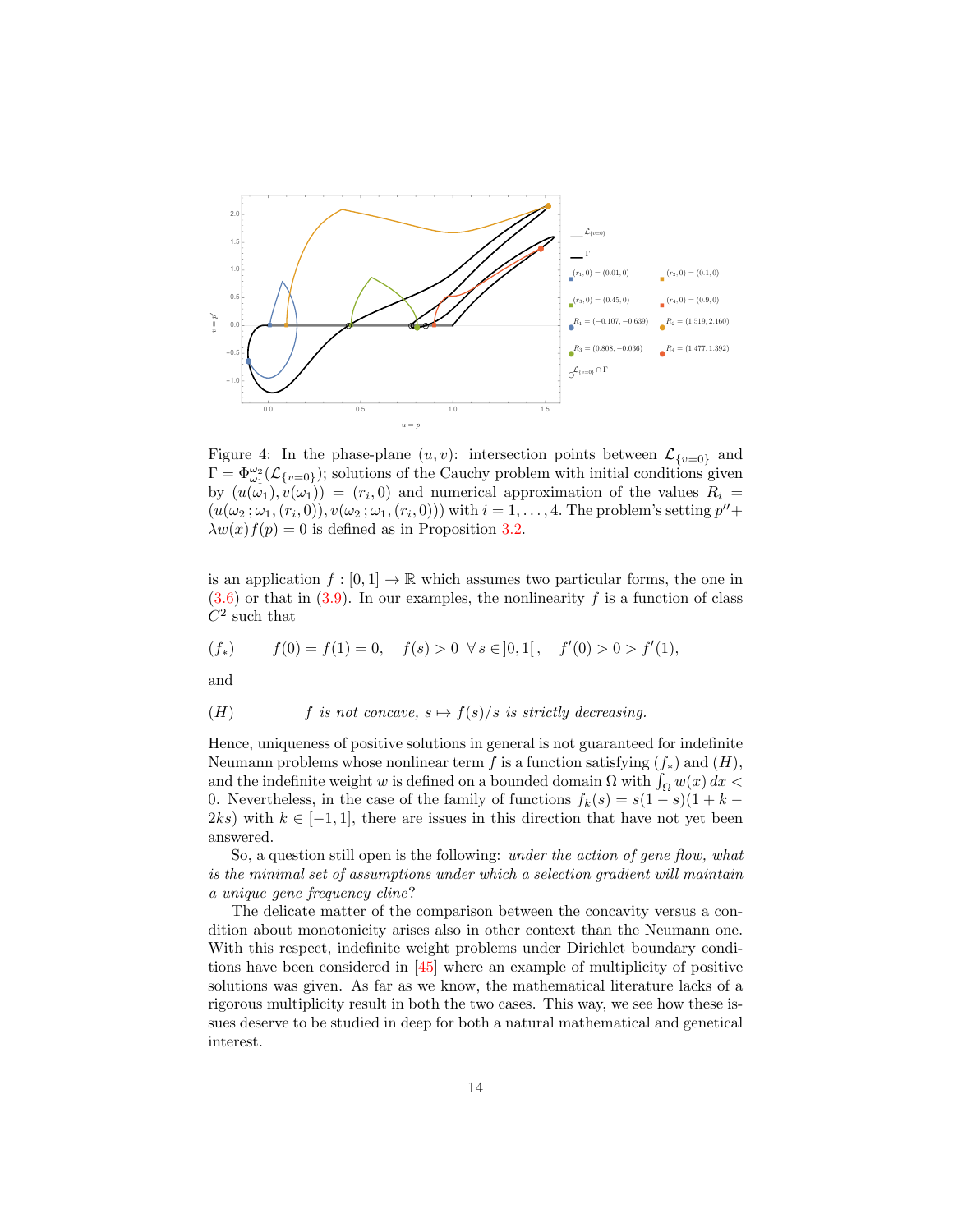<span id="page-14-5"></span>

Figure 5: Polymorphic stationary solutions (clines) and trivial stationary solutions ( $u \equiv 0$  and  $u \equiv 1$ ) for equation [\(3.5\)](#page-8-0), found as positive solutions of the Neumann problem  $p'' + \lambda w(x)f(p) = 0$  satisfying the framework of Proposition [3.2.](#page-12-1)

## Acknowledgments

I thank prof. Reinhard Bürger for inspiring me to work on this problem. I am also very grateful to profs. Fabio Zanolin, Carlota Rebelo and Alessandro Margheri for providing useful comments that greatly improved the manuscript.

#### References

- <span id="page-14-1"></span>[1] S. Alama, G. Tarantello, On semilinear elliptic equations with indefinite nonlinearities, Calc. Var. Partial Differential Equations 1 (4) (1993) 439– 475.
- <span id="page-14-2"></span>[2] H. Amann, J. López-Gómez, A priori bounds and multiple solutions for superlinear indefinite elliptic problems, J. Differential Equations 146 (2) (1998) 336–374.
- <span id="page-14-0"></span>[3] C. Bandle, M. A. Pozio, A. Tesei, Existence and uniqueness of solutions of nonlinear Neumann problems, Math. Z. 199 (2) (1988) 257–278.
- <span id="page-14-3"></span>[4] H. Berestycki, I. Capuzzo-Dolcetta, L. Nirenberg, Superlinear indefinite elliptic problems and nonlinear Liouville theorems, Topol. Methods Nonlinear Anal. 4 (1) (1994) 59–78.
- <span id="page-14-4"></span>[5] H. Berestycki, I. Capuzzo-Dolcetta, L. Nirenberg, Variational methods for indefinite superlinear homogeneous elliptic problems, NoDEA Nonlinear Differential Equations Appl. 2 (4) (1995) 553–572.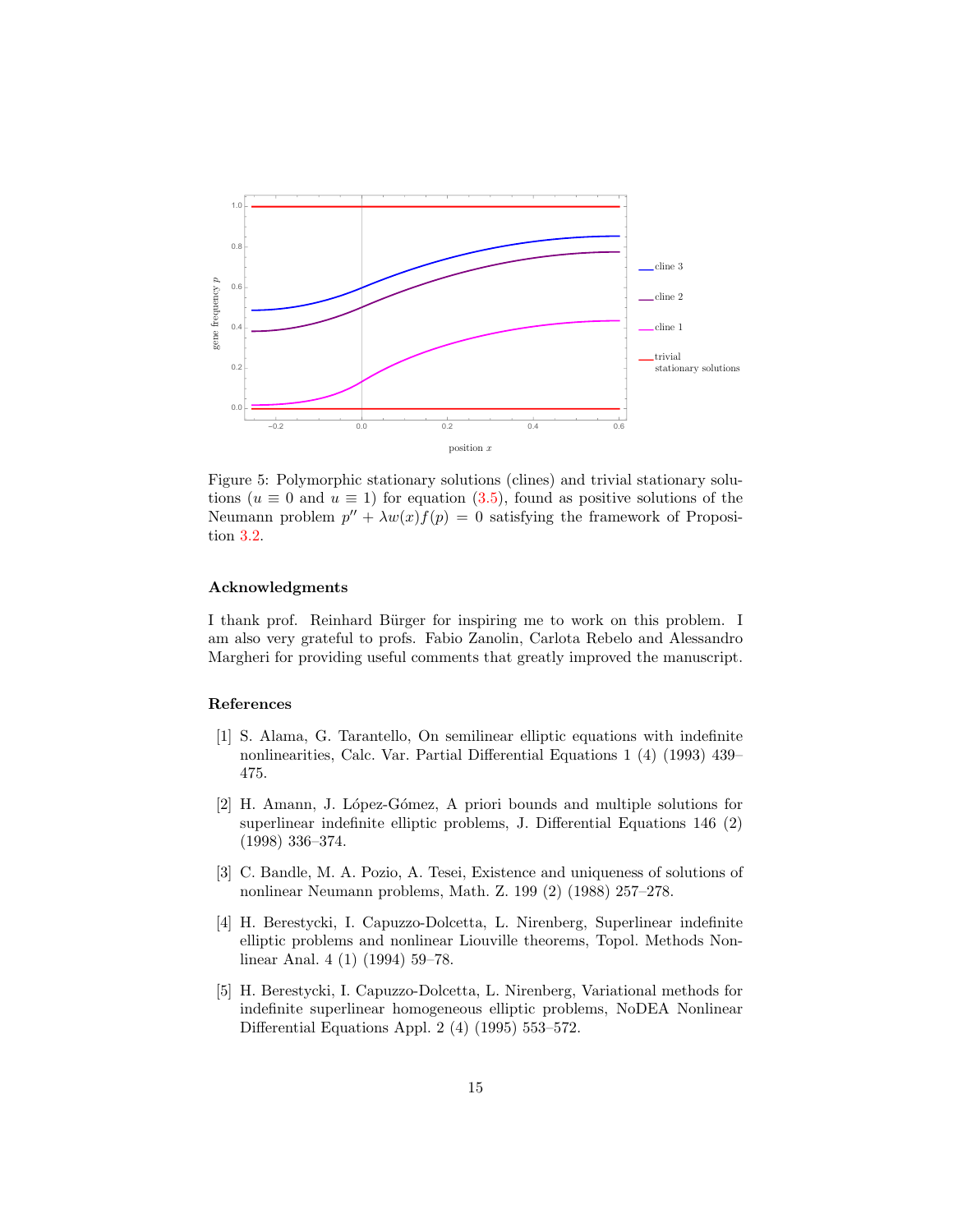- <span id="page-15-9"></span>[6] D. Bonheure, J. M. Gomes, P. Habets, Multiple positive solutions of superlinear elliptic problems with sign-changing weight, J. Differential Equations 214 (1) (2005) 36–64.
- <span id="page-15-10"></span>[7] A. Boscaggin, A note on a superlinear indefinite Neumann problem with multiple positive solutions, J. Math. Anal. Appl. 377 (1) (2011) 259–268.
- <span id="page-15-11"></span>[8] A. Boscaggin, G. Feltrin, F. Zanolin, Pairs of positive periodic solutions of nonlinear ODEs with indefinite weight: a topological degree approach for the super-sublinear case, Proc. Roy. Soc. Edinburgh Sect. A 146 (3) (2016) 449–474.
- <span id="page-15-12"></span>[9] A. Boscaggin, M. Garrione, Multiple solutions to Neumann problems with indefinite weight and bounded nonlinearities, J. Dynam. Differential Equations 28 (1) (2016) 167–187.
- <span id="page-15-8"></span>[10] H. Brezis, L. Oswald, Remarks on sublinear elliptic equations, Nonlinear Anal. 10 (1986) 55–64.
- <span id="page-15-5"></span>[11] K. J. Brown, P. Hess, Stability and uniqueness of positive solutions for a semi-linear elliptic boundary value problem, Differential Integral Equations 3 (1990) 201–207.
- <span id="page-15-4"></span>[12] K. J. Brown, S. S. Lin, On the existence of positive eigenfunctions for an eigenvalue problem with indefinite weight function, J. Math. Anal. Appl. 75 (1) (1980) 112–120.
- <span id="page-15-6"></span>[13] K. J. Brown, S. S. Lin, A. Tertikas, Existence and nonexistence of steadystate solutions for a selection-migration model in population genetics, J. Math. Biol. 27 (1) (1989) 91–104.
- <span id="page-15-0"></span>[14] R. Bürger, A survey of migration-selection models in population genetics, Discrete Contin. Dyn. Syst. Ser. B 19 (4) (2014) 883–959.
- <span id="page-15-2"></span>[15] C. Conley, An application of wazewski's method to a nonlinear boundary value problem which arises in population genetics, J. Math. Biol. 2 (1975) 241–249.
- <span id="page-15-13"></span>[16] G. Feltrin, F. Zanolin, Multiple positive solutions for a superlinear problem: a topological approach, J. Differential Equations 259 (3) (2015) 925–963.
- <span id="page-15-3"></span>[17] P. C. Fife, L. A. Peletier, Nonlinear diffusion in population genetics, Arch. Rational Mech. Anal. 64 (2) (1977) 93–109.
- <span id="page-15-7"></span>[18] P. C. Fife, L. A. Peletier, Clines induced by variable selection and migration, Proceedings of the Royal Society of London B: Biological Sciences 214 (1194) (1981) 99–123.
- <span id="page-15-1"></span>[19] R. A. Fisher, The wave of advance of advantageous genes, Annals of Eugenics 7 (4) (1937) 355–369.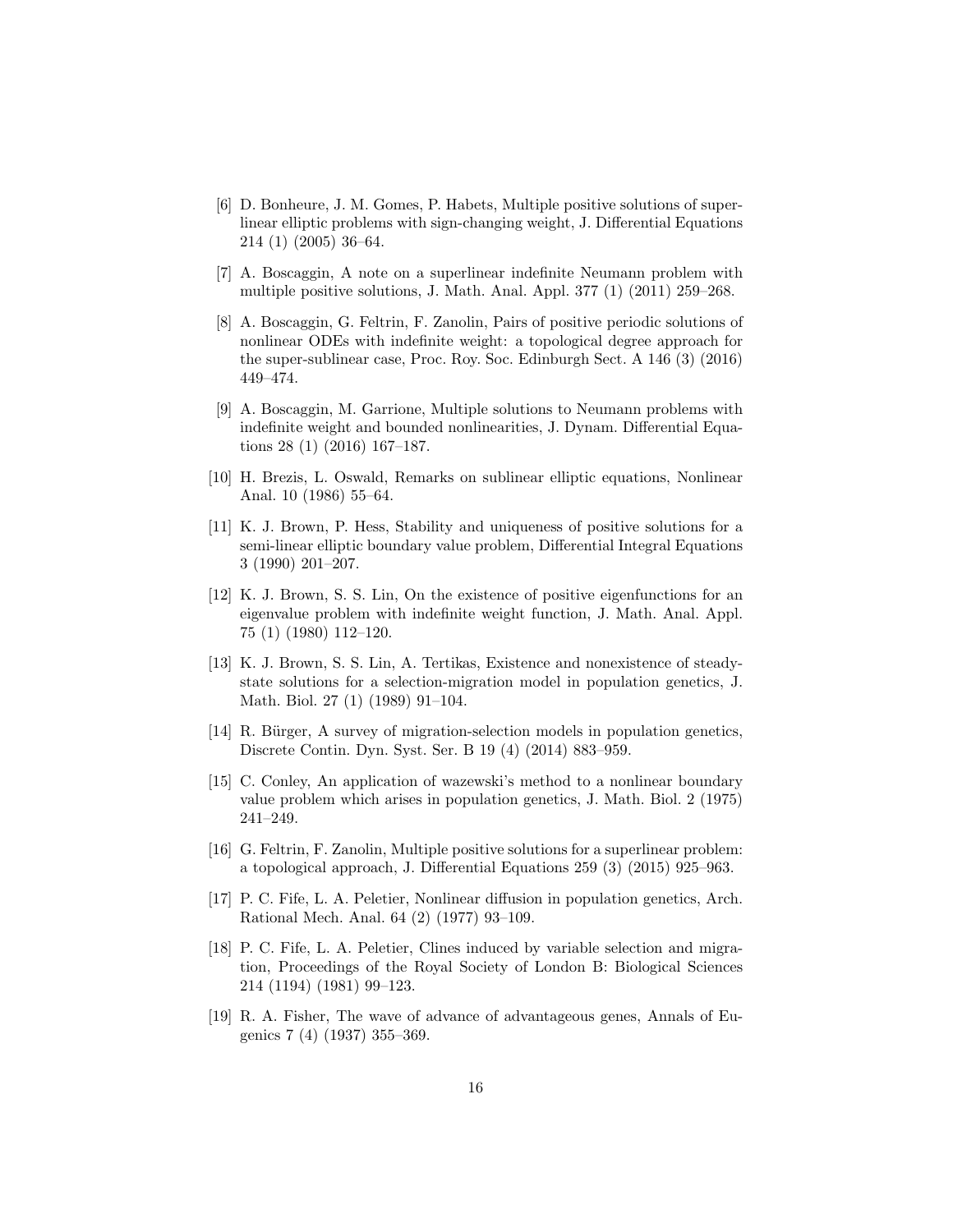- <span id="page-16-3"></span>[20] R. A. Fisher, Gene frequencies in a cline determined by selection and diffusion, Biometrics 6 (4) (1950) 353–361.
- <span id="page-16-5"></span>[21] W. H. Fleming, A selection-migration model in population genetics, J. Math. Biol. 2 (3) (1975) 219–233.
- [22] A. P. Galvani, J. Novembre, The evolutionary history of the CCR5-Delta32 HIV-resistance mutation, Microbes Infect. 7 (2) (2005) 302–309.
- <span id="page-16-11"></span>[23] M. Gaudenzi, P. Habets, F. Zanolin, An example of a superlinear problem with multiple positive solutions, Atti Sem. Mat. Fis. Univ. Modena 51 (2) (2003) 259–272.
- <span id="page-16-12"></span>[24] P. M. Girão, J. M. Gomes, Multibump nodal solutions for an indefinite superlinear elliptic problem, J. Differential Equations 247 (4) (2009) 1001– 1012.
- <span id="page-16-13"></span>[25] R. Gómez-Reñasco, J. López-Gómez, The effect of varying coefficients on the dynamics of a class of superlinear indefinite reaction-diffusion equations, J. Differential Equations 167 (1) (2000) 36–72.
- <span id="page-16-2"></span>[26] J. B. Haldane, The theory of a cline, J. Genet. 48 (3) (1948) 277–284.
- [27] P. W. Hedrick, B. C. Verrelli, "Ground truth" for selection on CCR5- Delta32, Trends Genet. 22 (6) (2006) 293–296.
- <span id="page-16-6"></span>[28] D. Henry, Geometric theory of semilinear parabolic equations, vol. 840 of Lecture Notes in Mathematics, Springer-Verlag, Berlin-New York, 1981.
- <span id="page-16-10"></span>[29] P. Hess, T. Kato, On some linear and nonlinear eigenvalue problems with an indefinite weight function, Comm. Partial Differential Equations 5 (10) (1980) 999–1030.
- <span id="page-16-1"></span>[30] J. Huxley, Clines: an auxiliary method in taxonomy, Nature 142 (1938) 219–220.
- <span id="page-16-0"></span>[31] D. F. Jones (ed.), Proceedings of the Sixth International Congress of Genetics: Ithaca, New York, 1932, Brooklyn Botanical Garden, 1932 (1932).
- <span id="page-16-7"></span>[32] Y. Lou, T. Nagylaki, A semilinear parabolic system for migration and selection in population genetics, J. Differential Equations 181 (2002) 388–418.
- <span id="page-16-9"></span>[33] Y. Lou, T. Nagylaki, W. M. Ni, An introduction to migration-selection PDE models, Discrete Contin. Dyn. Syst. 33 (10) (2013) 4349–4373.
- <span id="page-16-8"></span>[34] Y. Lou, W. M. Ni, L. Su, An indefinite nonlinear diffusion problem in population genetics. II. Stability and multiplicity, Discrete Contin. Dyn. Syst. 27 (2) (2010) 643–655.
- <span id="page-16-4"></span>[35] T. Nagylaki, Conditions for the existence of clines, Genetics 3 (1975) 595– 615.